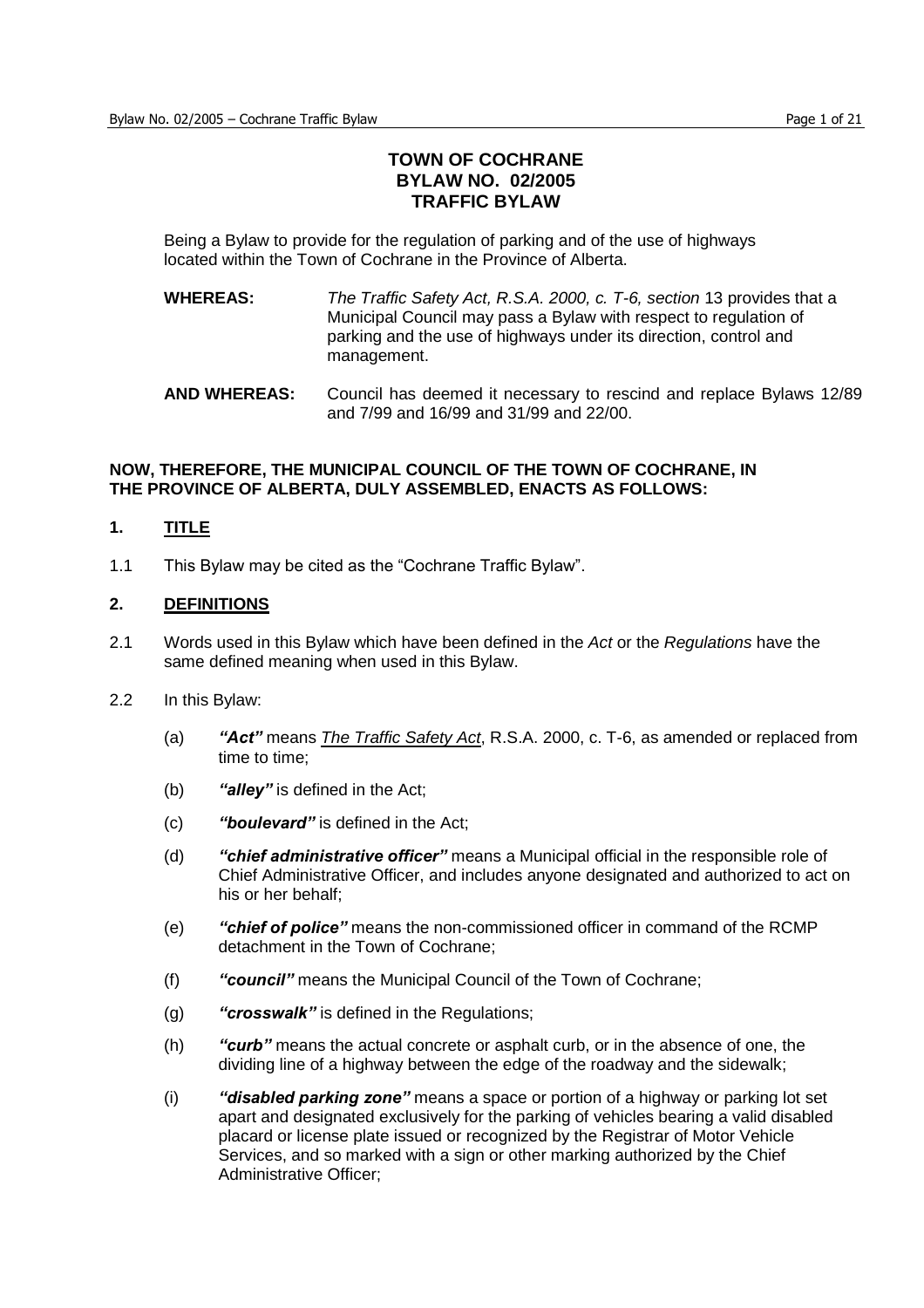- (i) *"emergency vehicle"* is defined in the Act;
- (k) *"heavyvehicle"*means a motor vehicle, alone or together with any trailer, semi-trailer or other vehicle being towed by the motor vehicle, with a registration gross vehicle weight of more than forty-five hundred (4,500) kilograms, or exceeding eleven (11) meters in total length. A public passenger vehicle, when engaged in the transport of passengers, shall be deemed to be excluded from the definition of a heavy vehicle for the purposes of sections 9.1 and 9.2 of this Bylaw;
- (l) *"highway"*is defined in the Act;
- (m) *"maximumweight"*means the maximum weight permitted for a vehicle and load pursuant to the vehicle's official registration certificate issued by the Province of Alberta, or absent such certificate, the combined weight of the vehicle and the heaviest load that may be carried in accordance with the provisions of the Act and the applicable regulations passed pursuant to the Act;
- (n) **"motor vehicle"** is defined in the Act;
- (o) *"parade or procession"* means any group of pedestrians (except military or funeral processions) numbering more than fifty (50) who are marching, walking, running, standing or racing on a roadway or sidewalk, and includes any group of vehicles (excepting military or funeral processions) numbering ten (10) or more that are involved in a procession on a roadway;
- (p) *"park"*is defined in the Regulations;
- (q) *"parking violation tag"* means a tag issued in lieu of prosecution in respect of an infraction against this Bylaw or the parking provisions of the Regulations in a form approved by the Chief Administrative Officer;
- (r) **"parking stand"** means that portion of any highway set apart by the Chief Administrative Officer as a place where vehicles may be parked and includes a parcel, lot or place set apart for the public parking of vehicles;
- (s) *"passengerloadingzone"*means a space or section of highway so marked with a sign or other marking authorized by the Chief Administrative Officer, permitting parking therein for the period of time reasonably necessary to load or unload passengers;
- (t) *"peaceofficer"*is defined in the Act, and includes a duly appointed Bylaw Enforcement Officer employed by the Town;
- (u) *"pedestrian"*is defined in the Act;
- (v) **"public holiday"** means a Sunday, a Holiday as defined in the *Interpretation Act* of the Province of Alberta, and any day or portion of a day so proclaimed by the Mayor or so declared by the Council of the Town of Cochrane;
- (w) *"refuse"*means any substance or material discarded or disposed of within the Town other than by lawful deposit at a disposal site and includes animal waste, dry waste, building waste, garbage, industrial waste, chemical waste, yard waste, litter, ashes, medical waste and dry refuse;
- (x) *"Regulations"*means *The Use of Highway and Rules of the Road Regulation,* (A.R. 304/2002) made pursuant to the Act;
- (y) *"residential district"* means any area or district classified as residential by the Land Use Bylaw of the Town;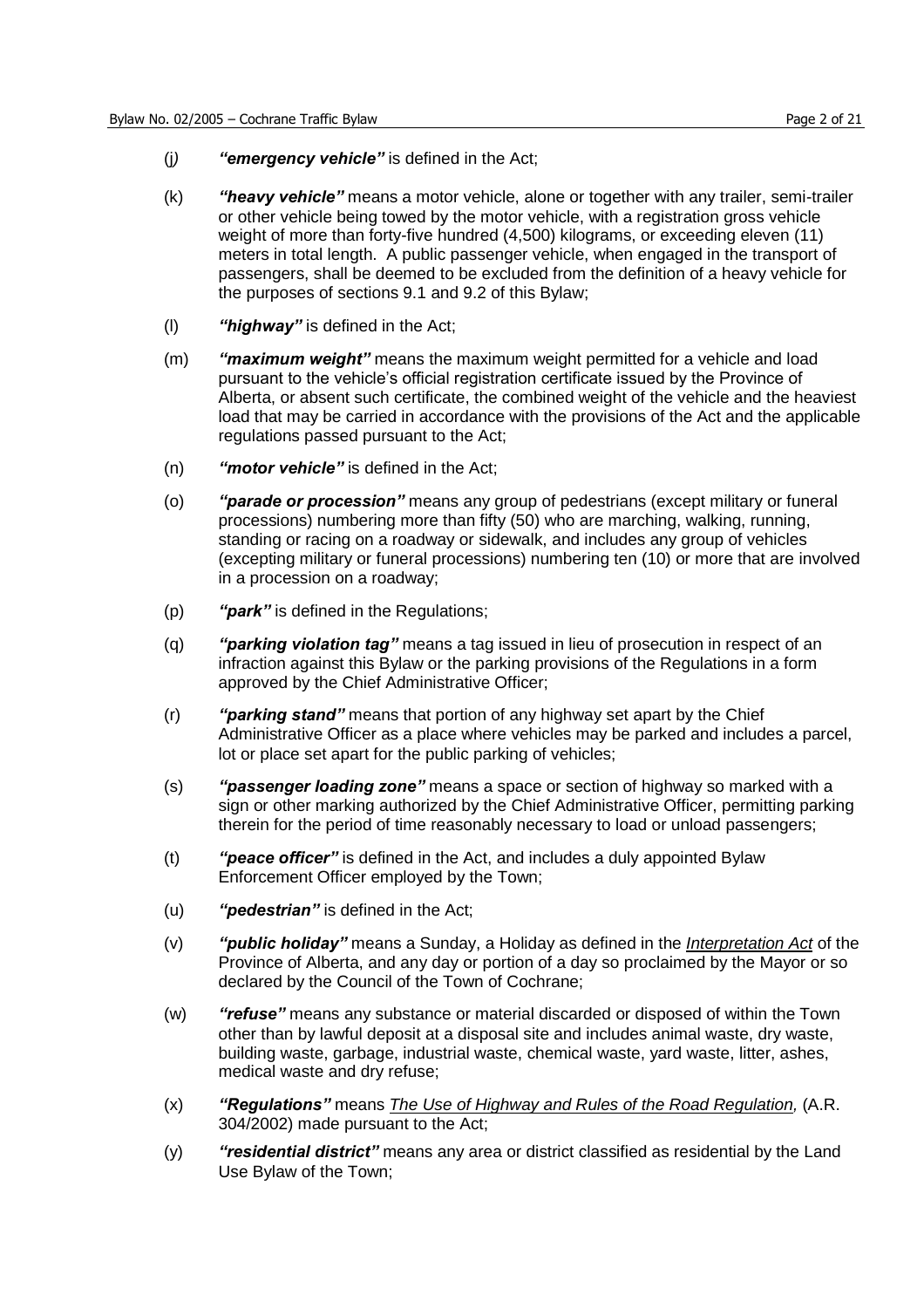- (z) *"roadway"*is defined in the Act;
- (aa) *"sidewalk"*is defined in the Act;
- (bb) *"Town"*means the Corporation of the Town of Cochrane or the area contained within the corporate boundaries of the Town, as the context requires;
- (cc) *"track"*means to allow, cause or permit any substance or material to be deposited by becoming loose or detached from the tires or any other part of a vehicle whether the vehicles is moving or stationary;
- (dd) *"traffic control device"* is defined in the Act;
- (ee) *"traffic control signal"* is defined in the Act;
- (ff) *"truck loading zone"* means a space or section of the highway so marked with a sign or other marking authorized by the Chief Administrative Officer permitting parking therein for the period of time reasonably necessary to load or unload goods, materials or merchandise;
- (gg) *"truck route"*means a highway within the Town upon which the operation of Heavy Vehicles is permitted, and which has been designated as such in this Bylaw;
- (hh) *"vehicle"*is defined in the Act;
- (ii) *"vehicle storage area"* means any area which is at least one hundred and fifty (150) meters away from the nearest residential, institutional or assembly occupancy, and that has been so designated and approved by the Chief Administrative Officer or his/her designate.

#### **3. SPEED LIMITS AND SCHOOL ZONES**

- 3.1 Unless otherwise directed by posted Traffic Control Devices no person shall drive a vehicle at a speed in excess of fifty (50) kilometers per hour on any roadway within the Town.
- 3.2 Council may prescribe maximum speed limits for specific roadways or portions thereof by directing the Chief Administrative Officer to cause Traffic Control Devices to be posted accordingly, indicating greater or lesser speed limits than those prescribed by the Act and section 3.1 of this Bylaw.
- 3.3 Notwithstanding section 3.1, no person shall drive a motor vehicle in any alley at a greater rate of speed than twenty (20) kilometers per hour, which is hereby prescribed as the maximum speed limit for all alleys.
- 3.4 The Chief Administrative Officer may, by posting Traffic Control Devices along a highway, prescribe a maximum speed limit in respect of any part of the highway under construction or repair or in a state of disrepair applicable to all vehicles or to any class or classes of vehicles while traveling over that part of the highway.
- 3.5 Pursuant to the provisions of section 107(3) of the Act, the prescribed hours during which all school zones are in effect in the Town are hereby increased. School zones within the Town shall be in effect from seven a.m. to nine p.m. (0700 –2100 hrs) on any day upon which school is held, and the Chief Administrative Officer shall cause Traffic Control Devices indicating said hours of effect to be displayed accordingly.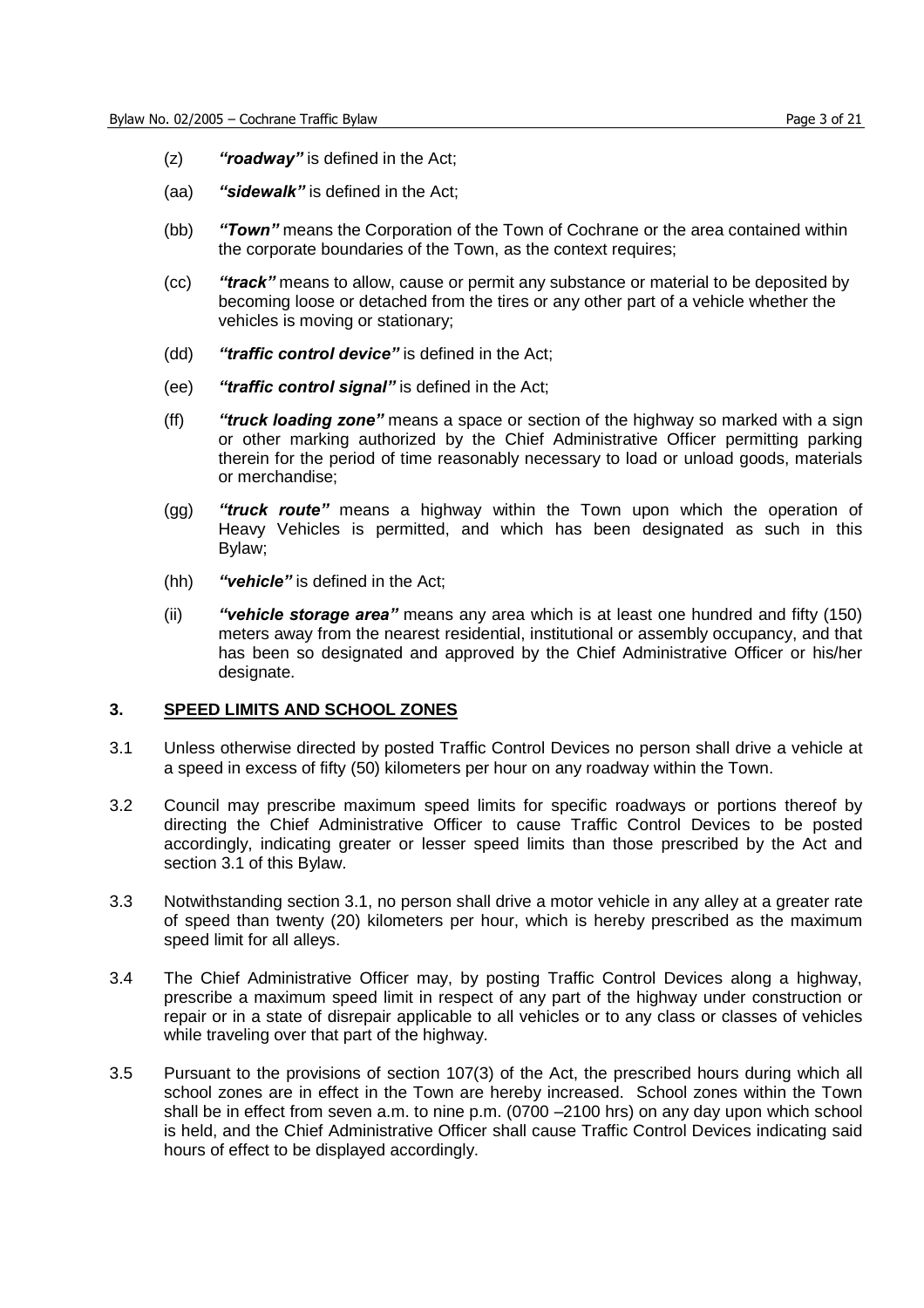### **4. TRAFFIC CONTROL DEVICES AND AUTHORITY TO PLACE**

- 4.1 Pursuant to sections 13 and 110 of the Act, the Chief Administrative Officer is hereby delegated the authority to place, erect, display or alter traffic control devices at such locations within the Town as he or she may determine, or as Council may by resolution direct, for the purpose of controlling and regulating traffic, including, but not limited to, the following specific purposes:
	- (a) To divide the surface of a roadway into traffic lanes marked by solid or broken lines;
	- (b) To prohibit "U" turns at any intersection;
	- (c) To designate any intersection or other place on a highway as an intersection or place at which no left hand turn or right hand turn shall be made;
	- (d) To designate as a one-way street any roadway or portion thereof;
	- (e) To designate "School Zones" and "Playground Zones";
	- (f) To designate highways or portions thereof as truck routes, parking lots, and vehicle storage areas for heavy vehicles and/or recreational vehicles;
	- (g) To set apart as a "through-street" any highway or part of a highway and to control entry to any highway by means of a "stop" sign or "yield' sign;
	- (h) To designate a crosswalk upon any highway;
	- (i) To designate parking stands, passenger and truck loading zones, "no parking" and "no stopping" zones, and the times when the restrictions of such zones are in effect;
	- $(i)$  To designate "disabled parking zones";
	- (k) To close or restrict the use of any highway, bridge or overpass or any part of any highway, bridge or overpass either as to the full width thereof or as to part of the width thereof with respect to any class or classes of vehicles or with respect to any class or classes of pedestrians;
	- (l) To prohibit, restrict or regulate the parking of vehicles or any particular class of vehicles on any highway or other public place or any portion thereof during such hours as he or she may determine;
	- (m) To designate and mark guidelines for parking on any highway or other public place or any portion thereof;
	- (n) To indicate the maximum speed limits for any roadway;
	- (o) To impose limitations or restrictions on loads traveling on highways.
- 4.2 The Chief Administrative Officer is hereby delegated the authority to designate the location of traffic control signals and undertake the placement of same.
- 4.3 The Chief Administrative Officer shall cause a record to be kept of the location of all traffic control devices placed pursuant to this section.
- 4.4 Traffic control devices placed and located pursuant to this section are deemed to have been made pursuant to this Bylaw.
- 4.5 Notwithstanding any provision of this Bylaw, all traffic control devices placed, erected or marked along highways located in the Town prior to the passing of this Bylaw shall be deemed to be duly authorized traffic control devices until altered pursuant to the provisions of sections 4.1 or 4.2.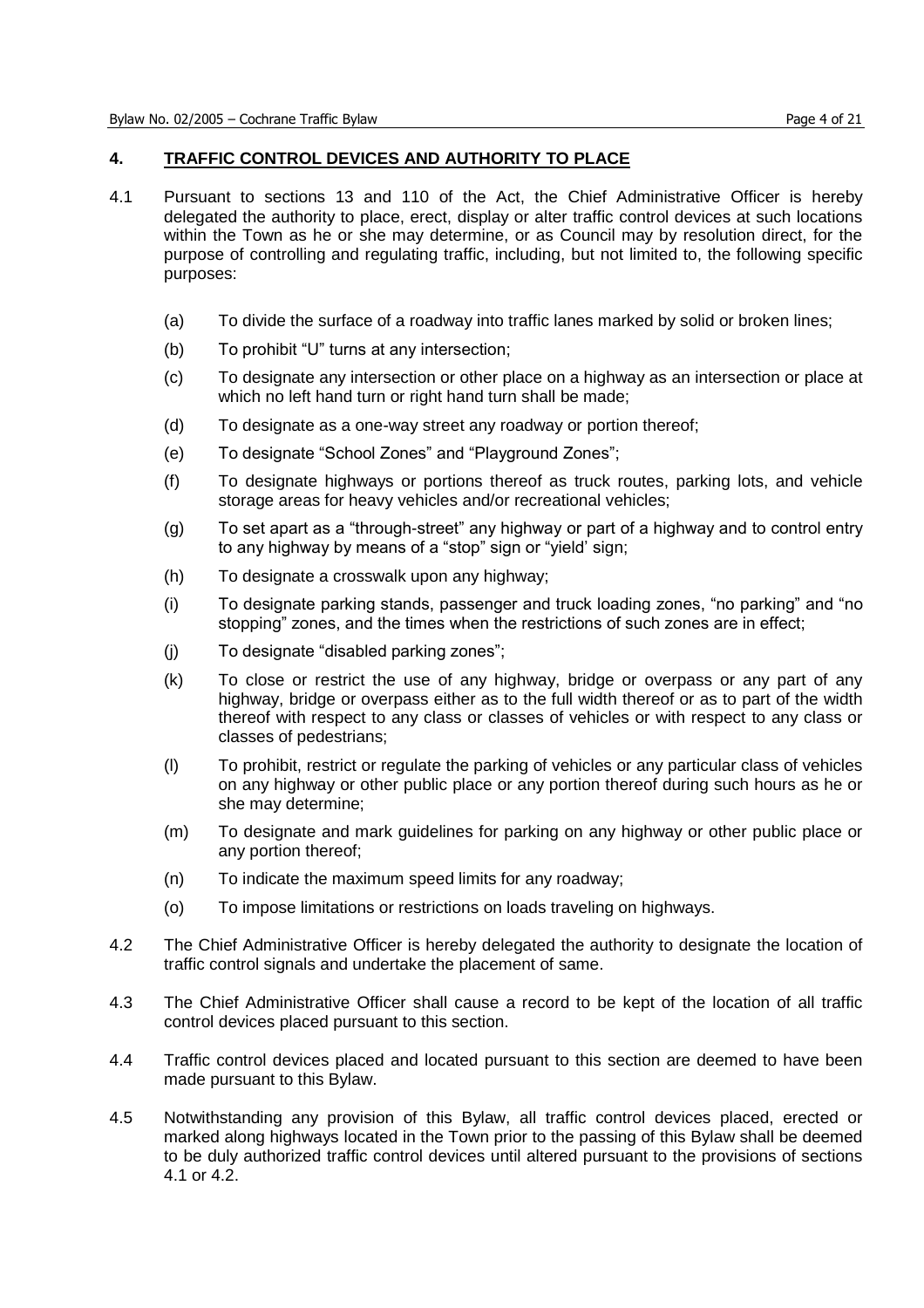### **5. PARADES AND PROCESSIONS**

- 5.1 Any person that intends to hold a parade or procession (other than a funeral procession) within the Town shall at least thirty (30) days prior to the time they desire to hold the same, make application in writing to the Chief Administrative Officer for permission, and in such application shall furnish to the Chief Administrative Officer information with respect to the following, namely:
	- (a) The name and address of the applicant, and if such applicant is an organization, the names, addresses of the executive thereof;
	- (b) The nature and object of such parade or procession;
	- (c) The day, date and hours during which the parade or procession will be held;
	- (d) The intended route of the parade or procession;
	- (e) The approximate number of persons who will take part therein;
	- (f) The approximate size, number and nature of flags, banners, placards or such similar things to be carried during the parade or procession, and the particulars of the signs and the wording to be exhibited thereon;

and such written application shall bear the signatures and addresses of the persons who will be in control of such parade or procession and who undertake to be responsible for the good order and conduct thereof.

- 5.2 The Chief Administrative Officer may either grant permission with or without conditions, or refuse permission for any reasons that are determined to be appropriate concerns in all the circumstances. In the case of a refusal, the applicant has a right of appeal to Council.
- 5.3 If a refused application for permission to hold a parade or procession is appealed to Council pursuant to section 5.2, Council may:
	- (a) Grant permission without conditions;
	- (b) grant permission with conditions; or
	- (c) refuse permission.
- 5.4 Where permission has been granted pursuant to sections 5.2 or 5.3, the Chief Administrative Officer shall prescribe the day, time, route and any conditions deemed necessary for the parade or procession, and provide such directions to the applicant. Temporary barriers or traffic control devices may be erected by the Chief Administrative Officer as he/she deems necessary.
- 5.5 A person organizing or in charge of a funeral procession shall notify the Town of the date, time and intended route at least 48 hours prior to the commencement of the procession.
- 5.6 If any funeral procession is in process of formation or proceeding along a highway, any Peace Officer may regulate all traffic in the vicinity and all persons, whether on foot or in vehicles, shall obey the orders and directions of the said Peace Officer.
- 5.7 As provided in section 88(2) of the Regulations, the vehicles following the lead vehicle in a funeral procession may, during daytime hours and when safe to do so, enter into any intersection without stopping, provided that the vehicles' headlamps and hazard warning lamps are activated, and provided that the lead vehicle in the procession is showing a purple flashing light.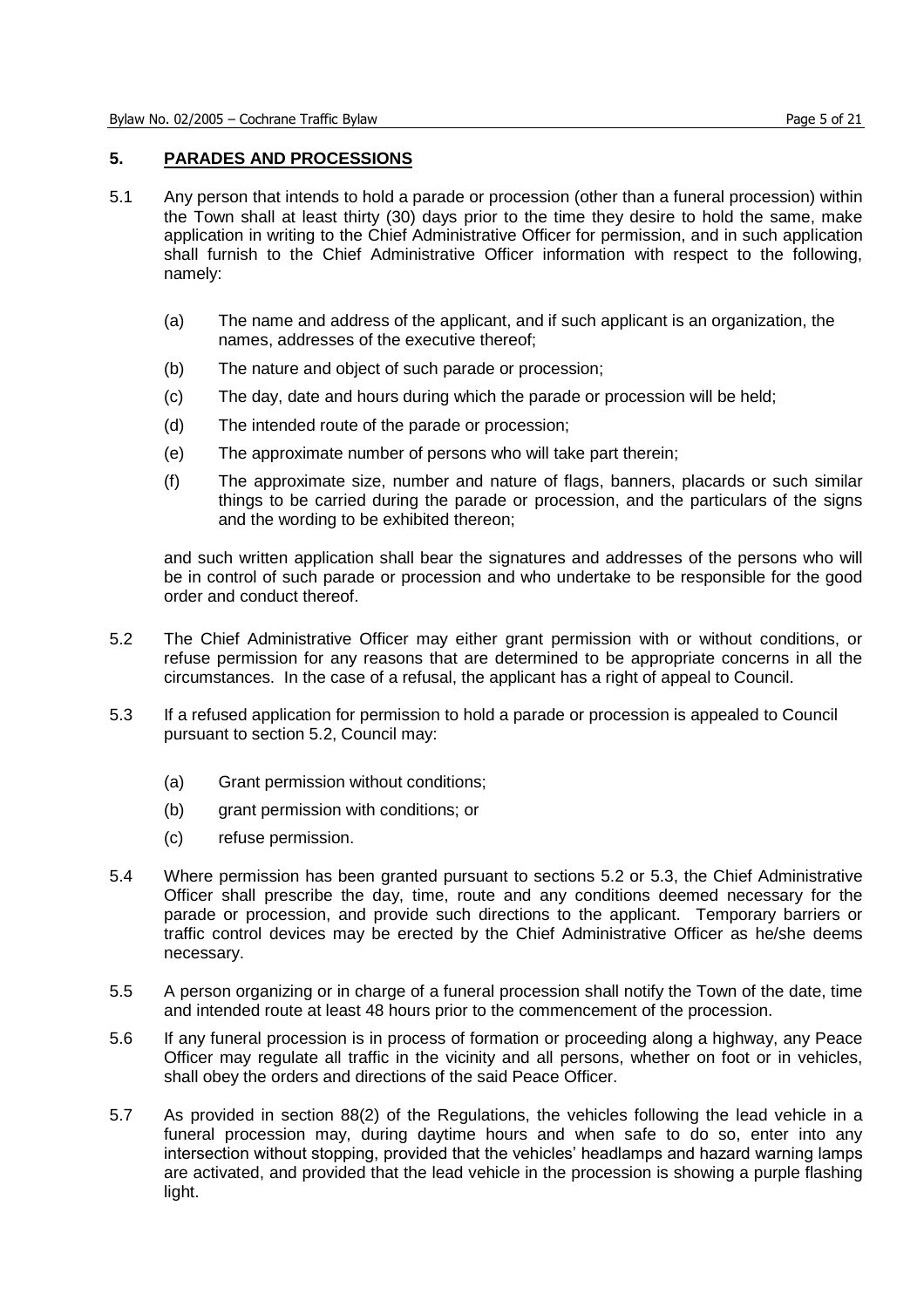- 5.8 Excepting funeral processions, no person shall organize or participate in any parade or procession unless permission has first been granted by the Chief Administrative Officer or Council.
- 5.9 Where permission for a parade or procession has been granted pursuant to this section, any person organizing or participating in the parade or procession shall comply with any directions or conditions prescribed pursuant to section 5.4, as well as with any directions of a Peace Officer during the event.

#### **6. FIRES AND FIRE LINES**

6.1 The Town of Cochrane Fire Chief or any person acting under his/her instruction is hereby empowered to move or cause to be moved any vehicle which he/she may deem necessary for the purpose of carrying out any duty, work or undertaking of the Town of Cochrane Fire Department.

### **7. VEHICLES WITH LUGS**

- 7.1 No person shall drive, propel or move on any highway any vehicle having metal spikes, lugs, cleats or bands projecting from the surface of the wheel or tire of such vehicle, or any vehicle having a caterpillar tread, unless permission is granted by the Chief Administrative Officer pursuant to section 7.2.
- 7.2 Any person who desires the permission required by section 7.1 shall make an application in writing to the Chief Administrative Officer a permit. The application shall set out the size and nature of the vehicle to be moved, the name of the maker thereof, the size of wheel and of any proiections thereof, the origin and destination of route and such further information the Chief Administrative Officer may require.
- 7.3 Any person making a permit application shall agree to pay all damages caused to the highway, or any works made or done over, upon or under the same, as a result of the operation, conveyance or movement of the vehicle mentioned in the permit. The Chief Administrative Officer may specify the route (including the laying down of planks to protect pavement or crosswalks or timbering to protect bridges or culverts), the hours during which the movement shall take place and such other conditions as he deems necessary for the protection of the highways and any works done or made over or under the same.

#### **8. OFF-HIGHWAY VEHICLES**

8.1 No person shall operate an "off-highway vehicle" as defined in section 117 of the Act within the boundaries of the Town unless such use is expressly permitted by the Council or the Chief Administrative Officer.

### **9. HEAVY VEHICLES AND TRUCK ROUTES**

- 9.1 No person shall operate or park a heavy vehicle on a highway within the Town except on a designated truck route as described in Schedule "C" of this Bylaw, said Schedule being hereby incorporated into and made part of this Bylaw.
- 9.2 Notwithstanding section 9.1, no person shall park a heavy vehicle on a highway or other public place located within either:
	- (a) a residential district, or
	- (b) the central business district of the Town.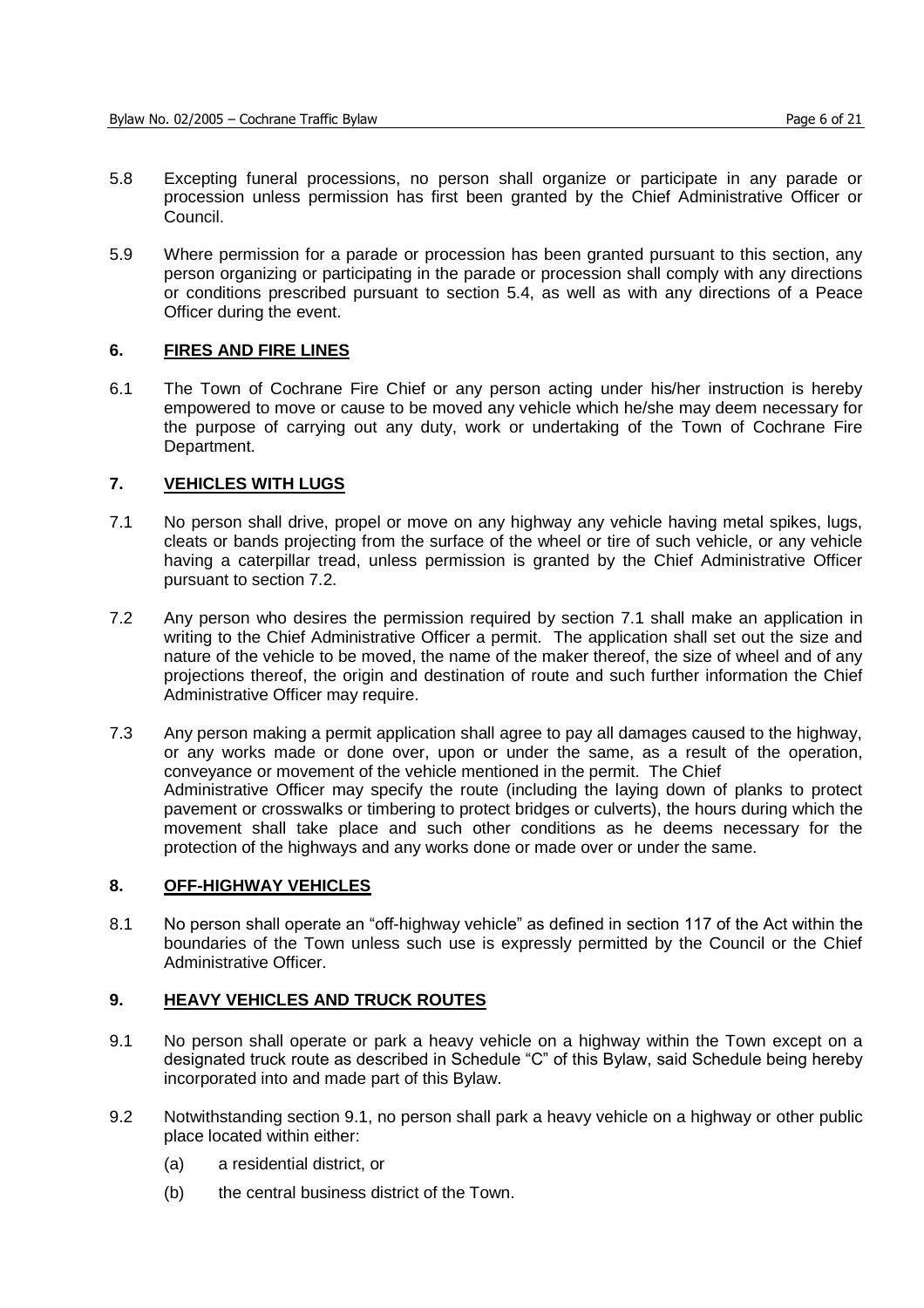- 9.3 The following shall be deemed not to be operating or parking a heavy vehicle in contravention of sections 9.1 or 9.2 if the said heavy vehicle was being operated on the shortest route between the delivery, pick-up or other location concerned and the nearest truck route by:
	- (a) A person delivering or collecting goods, materials or merchandise to or from the premises of a bona fide customers;
	- (b) a person going to or from the business premises of the owner of the heavy vehicle, a heavy vehicle repair or maintenance facility, or an approved "vehicle storage area" for heavy vehicles;
	- (c) a person moving a house for which the necessary permits have been issued by the Town;
	- (d) a person towing a disabled vehicle from or along a highway prohibited to heavy vehicles; and
	- (e) a person actively engaged in lawful public works requiring him by the very nature of such work to deviate from established truck routes.
- 9.4 No person shall utilize engine retarder brakes while operating heavy vehicles within the limits of the Town of Cochrane.

#### **10. MAXIMUM WEIGHTS OF VEHICLES**

- 10.1 No person shall drive or park upon any roadway within the Town a vehicle or combination of attached vehicles with a weight, including or excluding any load thereon, in excess of maximum weight.
- 10.2 Notwithstanding section 10.1 above, the Chief Administrative Officer may:
	- (a) Issue a single trip or an open permit to an applicant for any number of trips and for such a period of time as he deems advisable, with permit conditions applied describing routing, time of day, other restrictions as deemed necessary for the safe movement of the load or loads;
	- (b) Issue a permit to an applicant who telephones or provides by electronic means the information required for a permit;
- 10.3 No person shall operate a vehicle in respect of which an overload or over-dimensional permit is issued pursuant to the *Traffic Safety Act* on a highway under the direction, control and management of the municipality unless:
	- (a) The Chief Administrative Officer has given approval;
	- (b) the owner, operator, driver or mover of the vehicle shall agree to be responsible for all damages which may be caused to the highway by reason of driving, operating or moving of any such vehicle upon the highway; and
	- (c) if requested by the Chief Administrative Officer, the owner, operator, driver or mover of the vehicle posts a bond sufficient to cover the cost of repairing possible damages to the highway, landscaping and street furniture in an amount satisfactory to the municipality;
- 10.4 Where a Peace Officer believes that a vehicle may be overweight, he or she may order the driver or other person in charge or control of the subject vehicle or combination of attached vehicles to take same to the nearest adequate weight scale to determine the weight of the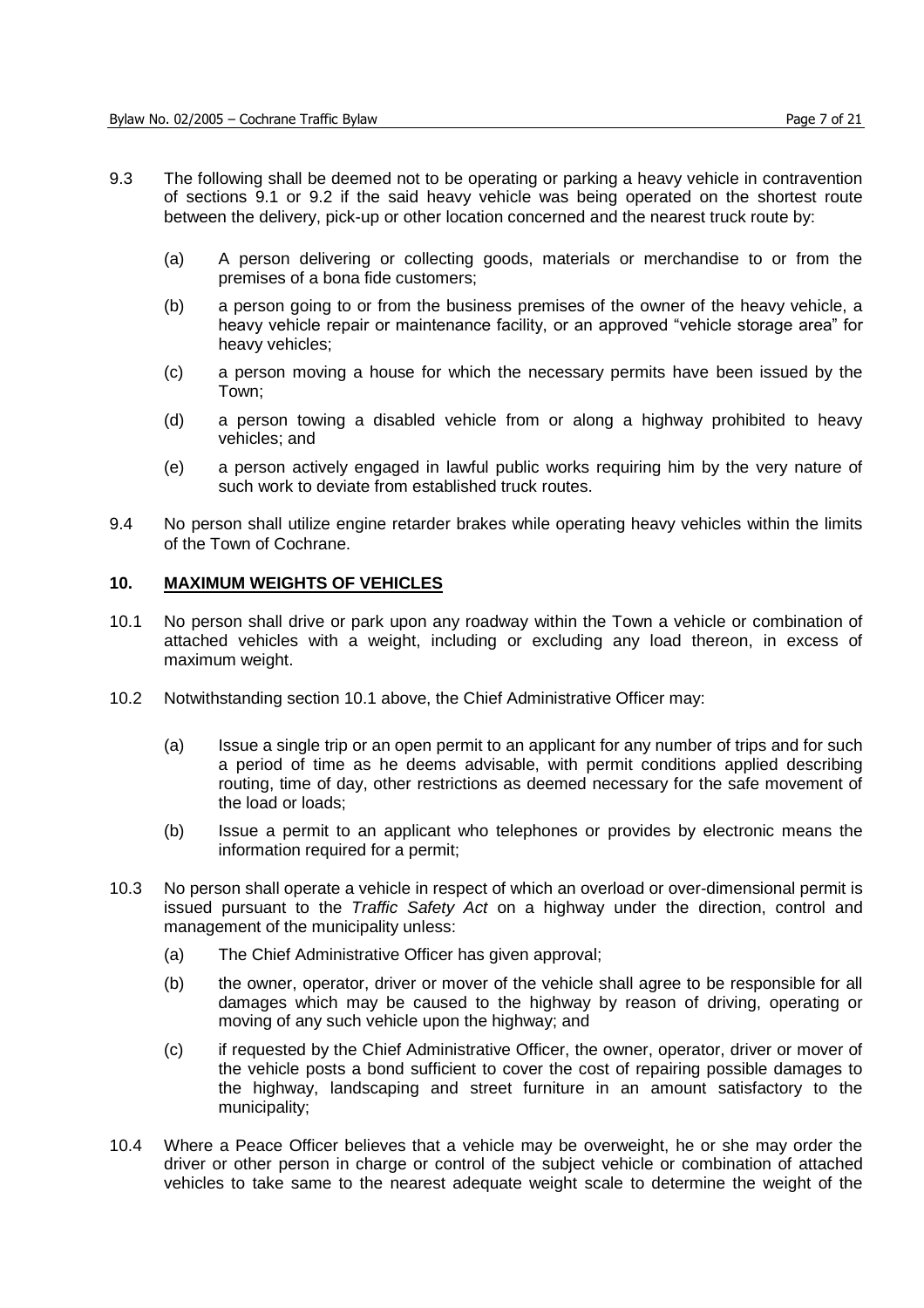vehicle and load carried thereon. The weight slip or slips shall be given to the Peace Officer and may be retained by him/her and, if the weight of any loaded vehicle or combination of attached vehicles is in excess of maximum weight, the excess shall be removed before the vehicle or combination of attached vehicles is again taken upon the highway.

- 10.5 A weight slip given to a Peace Officer pursuant to section 10.4 and submitted by him/her shall be prima facie proof of the weight of the subject vehicle or combination of attached vehicles.
- 10.6 A person driving or in charge or control of a vehicle or combination of attached vehicles suspected by a Peace Officer of being on a roadway in contravention of section 10.1 shall, when requested by the Peace Officer, produce for such officer's inspection any official registration certificate or interim registration for such vehicle or vehicles that may have been issued by the Province of Alberta showing the maximum weight of such vehicle or combination of attached vehicles.

#### **11. PEDESTRIANS**

- 11.1 A pedestrian shall not cross any roadway within the Town, other than an alley, except within a marked or unmarked crosswalk.
- 11.2 Where a crosswalk at any intersection is marked with lines, no pedestrian shall cross either of the intersecting highways within the intersection except within the limits of such marked crosswalk:
- 11.3 No person shall stand on any highway, crosswalk or sidewalk in such a manner as to:
	- (a) Obstruct vehicular or pedestrian traffic;
	- (b) Annoy or inconvenience any other person lawfully upon such highway, crosswalk or sidewalk; or
	- (c) Obstruct the entrance to any building.
- 11.4 No person shall conduct, organize or participate in a foot or bicycle race upon any roadway, unless permission for the race has been first obtained pursuant to sections 5.2 or 5.3 of this Bylaw.
- 11.5 No person shall stand upon or walk along any part of a highway within the Town for the purpose of soliciting a ride from the driver of any private vehicle.

#### **12. PARKING RESTRICTIONS AND PROHIBITIONS**

- 12.1 The parking prohibitions and restrictions provided in sections 44 through 49 of the Regulations apply within the Town and may be enforced through the issuance of "parking violation tags" and/or "violation tickets" by a Peace Officer.
- 12.2 A Peace Officer or other person authorized to enforce this Bylaw is hereby authorized to place an erasable chalk mark on the tread face of the tire of a parked vehicle, and to issue and place a traffic tag upon a parked vehicle, without that person or the Town incurring any liability for doing so.
- 12.3 Unless specifically permitted by another provision of this Bylaw, no person shall park a vehicle on any portion of a highway or other public place for any period longer than permitted by the applicable traffic control device.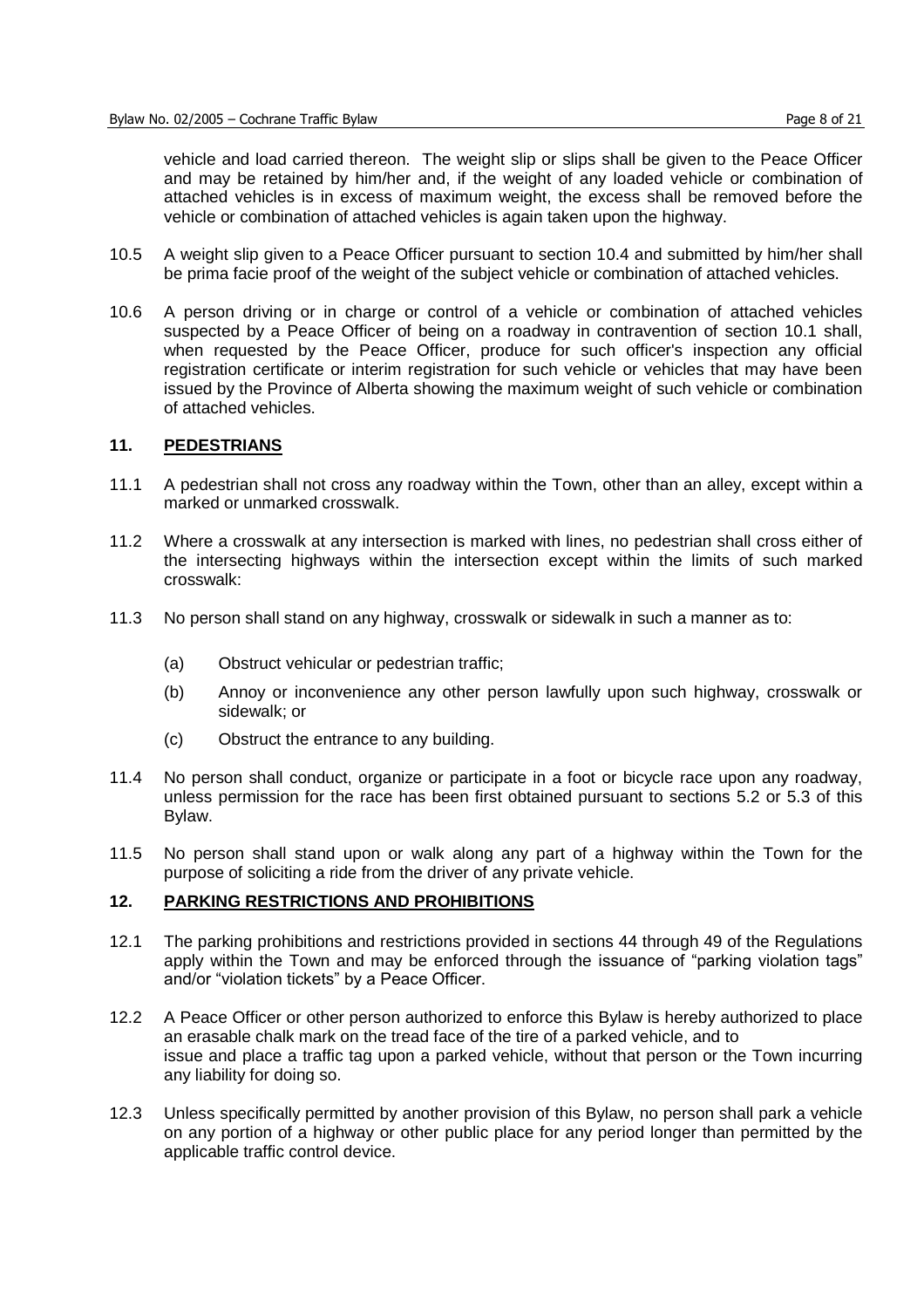- 12.4 The Chief Administrative Officer may designate and cause to be properly marked portions of highway known as the Town of Cochrane parking lots. No person shall park any vehicle for any period of time within such parking lots without having first obtained the required permission to park for the time period in question.
- 12.5 Special parking permits may be issued by the Town for the purpose of allowing residents and their visitors on-street parking within zones posted as "Parking by Permit". The cost of a Special Parking Permit replacement will be as provided in Schedule "E" of this Bylaw.
	- (a) No person shall park any vehicle in "Parking by Permit" zone during the restricted times unless the vehicle displays a valid permit;
	- (b) No person issued such permit shall sell, trade, give away or otherwise allow any unauthorized person to obtain or use the same.
- 12.6 A person that is required to obtain permission to park pursuant to section 12.4 or required to display a permit pursuant to section 12.5 shall cause the proof of such permission or the permit to be displayed in the vehicle in a manner that the permission is evident or the permit is clearly visible and legible from the exterior of the vehicle.
- 12.7 Except when actively engaged in loading or unloading passengers, no person shall park or stop a vehicle in a passenger-loading zone.
- 12.8 No person shall park or stop a vehicle in a truck-loading zone for a period of time longer than twenty (20) minutes.
- 12.9 No person shall park a vehicle in an alley except for such period of time as may be reasonably necessary for the loading or unloading of passengers or goods from a vehicle.
- 12.10 Notwithstanding section 12.9, no person shall park a vehicle in an alley in a manner that obstructs the safe passage of other vehicles along the alley.
- 12.11 No person shall park any trailer (whether designed for occupancy or for the carrying of goods and equipment), upon any highway unless said trailer is fully attached to a vehicle by which it may be safely and lawfully drawn along a highway.
- 12.12 No person shall remove and leave a vehicle's removable camping accommodation on a highway or extending over any sidewalk, boulevard, alley or any other portion of a highway.
- 12.13 No person shall park any commercial vehicle (other than a recreational vehicle) of any design capacity with a GVW (G*ross Vehicle Weight*) of more than forty-five hundred (4,500) kilograms, including but not limited to a truck, bus, trailer, or delivery van, on any highway in a residential district or in the central business district, except when such vehicle is actively engaged in bona fide delivery, transport, or other similar activities.
- 12.14 No person shall park a motor home, camper, travel trailer, boat trailer, motorcycle trailer, snowmobile trailer, or other recreational vehicle on any highway within corporate limits of the Town of Cochrane for a period in excess of seventy-two (72) consecutive hours. After the expiration of the aforementioned seventy-two (72) consecutive hours, the subject vehicle must be moved to an off street location for a period of not less than seventy-two (72) hours before it can again be parked in the same area of the highway.
- 12.15 No person shall park any vehicle on any portion of a highway in the Town in such a manner as to constitute a hazard to other persons using the highway, including those using the sidewalk.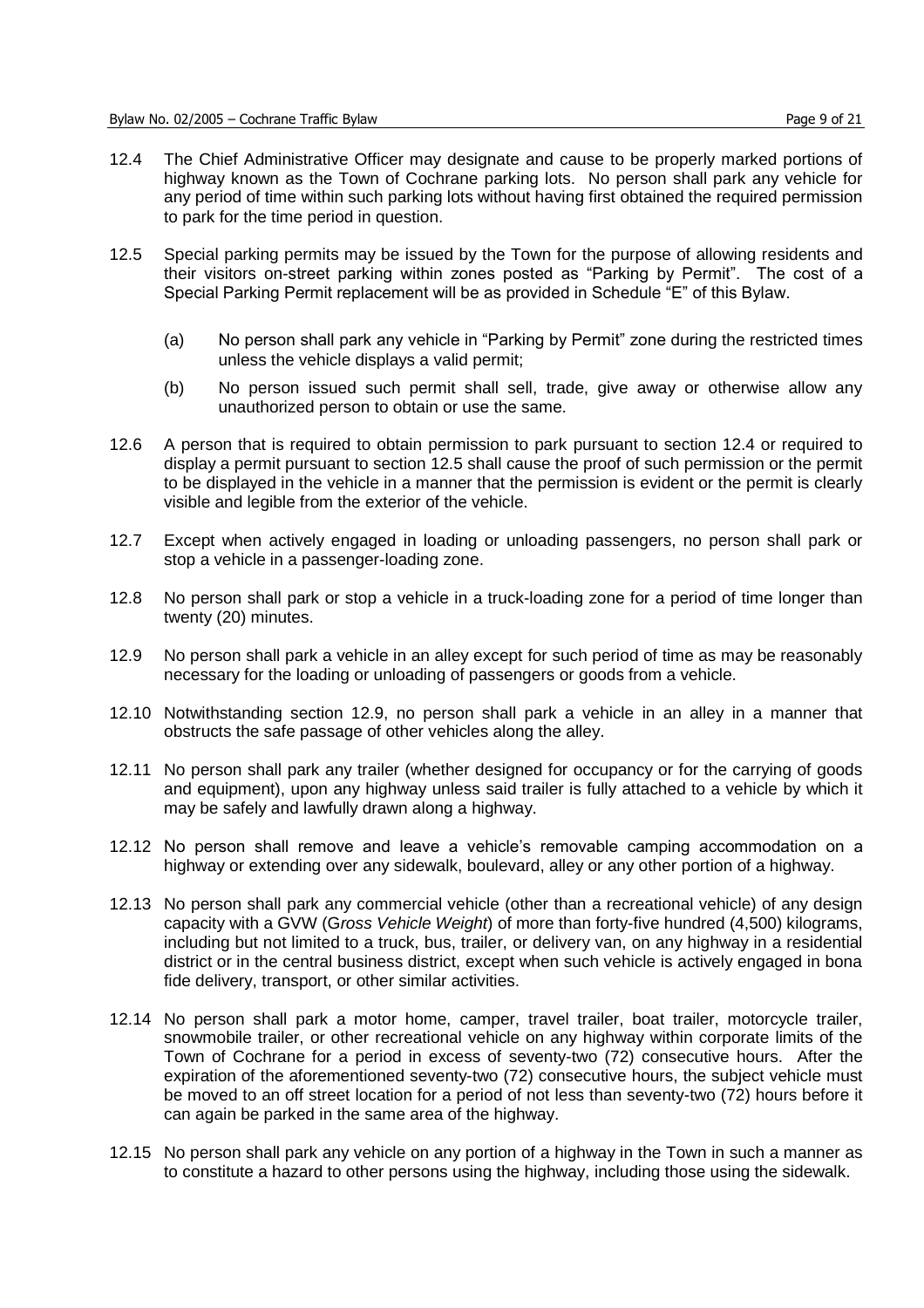- 12.16 No person shall park any unauthorized vehicle in any parking space upon any property owned by the Town where such space has been reserved and clearly marked by the Chief Administrative Officer for vehicles operated by employees of the Town. The foregoing prohibition shall apply between the hours of eight a.m. and five p.m. (0800-1700 hrs) Monday through Friday inclusive.
- 12.17 No person shall park any vehicle upon any land owned by the Town, which the Town uses or permits to be used as a playground, recreation area or public park, except on such parts thereof clearly signed or otherwise designated by the Chief Administrative Officer for vehicle parking.
- 12.18 Where parking guidelines are visible on the roadway no person shall park a vehicle except within the limits of the lines designating the parking stand.
- 12.19 No person shall park a vehicle at any angle to the curb in a cul-de-sac unless that vehicle is parked in that manner to avoid interference with the free flow of traffic in the cul-de-sac.
- 12.20 No person shall park a vehicle so that the bumper or side of the vehicle is closer than sixty (60) centimeters to the bumper or side of another vehicle.
- 12.21 No person shall park or leave any vehicles on private land or property that has been clearly marked as such by a sign or signs erected by the owner or his agent unless such person has obtained the permission of the owner, tenant, occupant or person in charge or control of said land or property.
	- (a) An owner, tenant, occupant or person in charge or control of private land or property, if personally satisfied that any person is violating this section, may report to a Peace Officer the license number and location of the illegally parked vehicle. Any person making such a report shall give his/her name, phone number and address.
	- (b) Any Peace Officer may cause a vehicle improperly parked on private property to be removed and taken to and stored in a suitable place and all costs for the removal and storage will be borne by the owner or operator of the subject vehicle.
- 12.22 Except in the case of sudden vehicle breakdown, a person shall not stand or park any vehicle on any portion of a highway in the Town for the purpose of servicing or repairing the vehicle.
- 12.23 No person shall park or leave a vehicle on any portion of a highway in the Town when such vehicle is inoperable or not properly equipped in accordance with the Act or the relevant regulations made thereto. This section does not apply where a vehicle has been left parked because of a sudden vehicle breakdown and the person in charge or in control of the vehicle can establish that immediate action has been taken to arrange for the removal of the vehicle forthwith.
- 12.24 In the event of an accumulation of debris or a required highway repair, the Town may cause a highway to be cleared of vehicles for the purpose of street cleaning or highway repair. The Town, after clearly posting or signing the subject highway forty-eight (48) hours prior, may tow away and impound vehicles blocking street cleaning or repair equipment at the vehicle owner's expense.
- 12.25 Any person claiming to be permanently physically handicapped and by reason thereof in need of special parking consideration may apply for a special parking permit as provided in Schedule "A" of this Bylaw.
- 12.26 The Chief Administrative Officer is hereby authorized to establish, sign or otherwise designate disabled parking stalls or zones on highways within the Town as he/she deems necessary for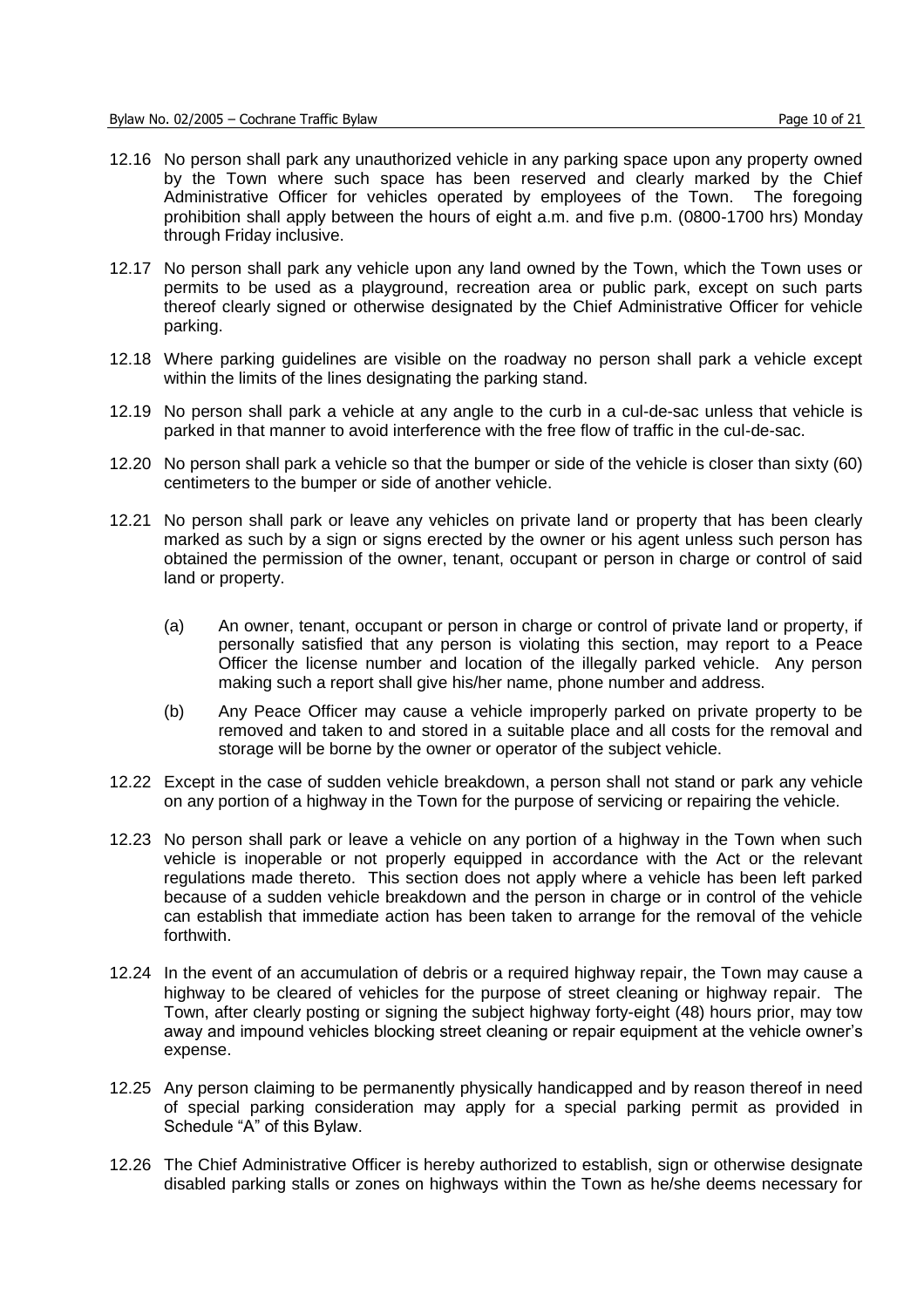the exclusive parking of vehicles bearing a valid disabled placard or license plate issued or recognized by the Registrar of Motor Vehicle Services.

- 12.27 The owner, tenant, occupant or person in control of private property within the Town to which vehicles driven by the public generally have access may designate any number of parking spaces for the exclusive parking of vehicles bearing a valid disabled placard or license plate issued or recognized by the Registrar of Motor Vehicle Services. The signage or markings used to so designate such parking spaces shall be in a form similar to that approved and used by the Chief Administrative Officer pursuant to section 12.26.
- 12.28 No person shall park or stop a vehicle which does not clearly display a disabled placard or license plate that is issued or recognized by the Registrar of Motor Vehicle Services in a parking space clearly signed or otherwise designated pursuant to sections 12.26 or 12.27.

#### **13. TAXICABS AND TAXICAB STANDS**

- 13.1 The Chief Administrative Officer is hereby authorized and empowered to designate and properly mark by signs certain stalls for parking spaces to be known as "Taxicab Stands" for the exclusive use of passenger vehicles for hire.
- 13.2 Any person carrying on the business of letting vehicles for hire, hereinafter called "taxicab operator", may apply to the Chief Administrative Officer for the location of one taxicab stand in front of each place of business of the taxicab operator. The Chief Administrative Officer may allot either a one or two-vehicle stall or space to the taxicab operator, but the taxicab operator will only be allotted space for the parking of one taxicab free of charge.
- 13.3 The Chief Administrative Officer may prescribe from time to time the fees to be charged to a taxicab operator for each additional parking space or stall and may charge the cost of installing and maintaining signs to the taxicab operator.
- 13.4 No person shall park any vehicle in a taxicab stand except the taxicab operator for whom the taxicab stand has been reserved, or a person authorized by the taxicab operator, and the vehicle must be a taxicab then on duty and available for public hire.
- 13.5 No person shall park a vehicle for hire on the roadway other than in a space reserved as a taxicab stand during the hours of 9:00 a.m. and 5:00 p.m., (0900-1700hrs) Monday to Saturday inclusive, other than public holidays.
- 13.6 Notwithstanding the other provisions of this section, the Chief of Police may permit taxicabs, while waiting for hire, to stand at a designated place to provide accommodation for the public attending a special function or event.

#### **14. TEMPORARY CLOSING OF HIGHWAYS**

- 14.1 In any case where by reason of any emergency or of any special circumstances, which in the opinion of the Chief Administrative Officer makes it desirable and in the public interest to do so, the Chief Administrative Officer may:
	- (a) Temporarily close within the Town, any highway in whole or in part to traffic;
	- (b) Temporarily suspend parking privileges granted by the provision of this or any other bylaw;
	- (c) Take such measure necessary for the temporary closing of such highway or suspension of parking and place barricades or post appropriate notices on or near the highway concerned.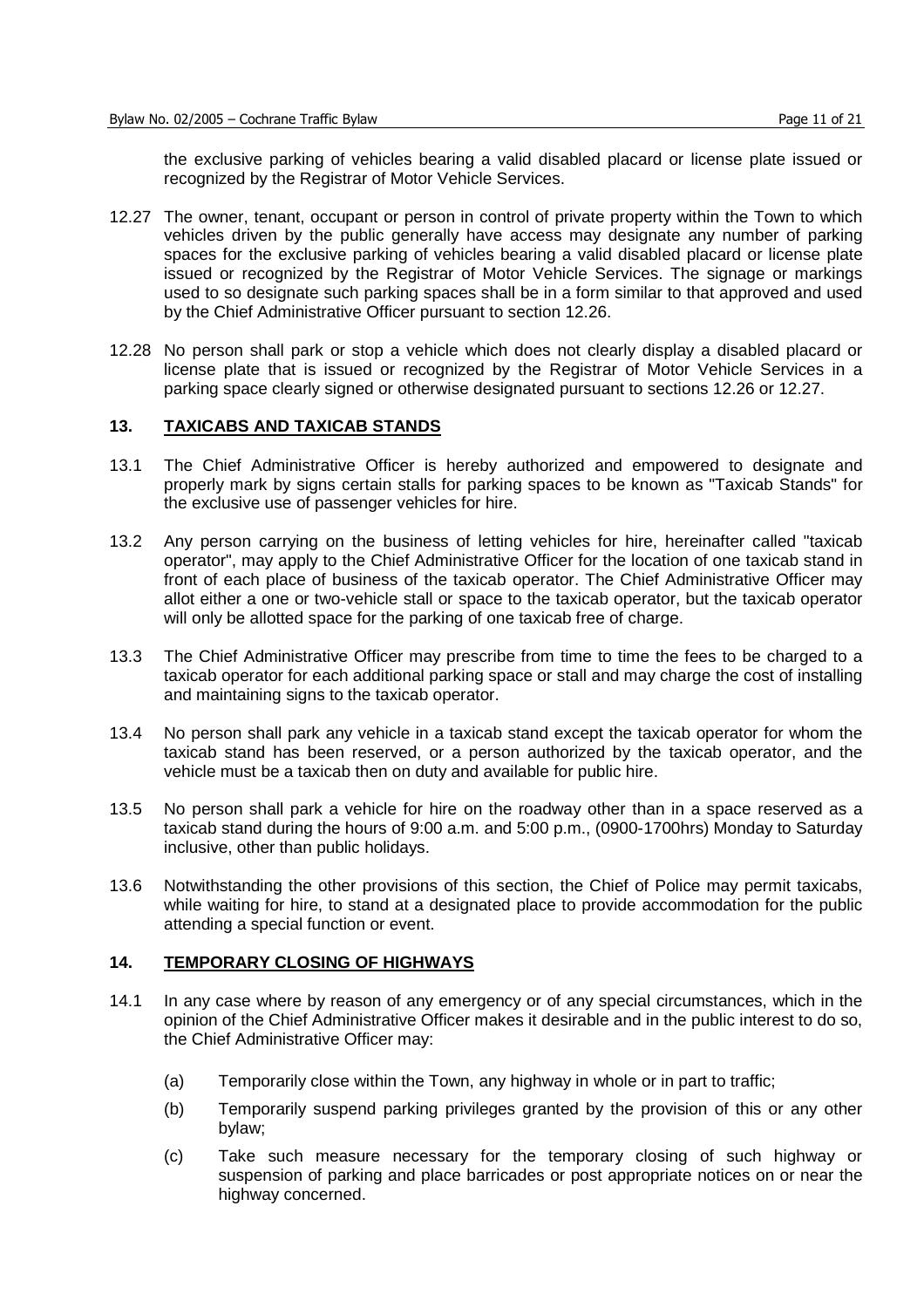#### **15. MISCELLANEOUS RESTRICTIONS AND PROHIBITIONS**

- 15.1 No person shall allow the engine or motor of any stationary vehicle to remain running for a period of time longer than twenty (20) minutes in any residential district, unless such vehicle is involved in a bona fide service, delivery or collection, or is a public service vehicle or an emergency vehicle.
- 15.2 No person shall place or construct temporary or permanent vehicle ramps, or allow same to be placed or constructed, on or over public roadway curbs or between public roadway curbs and private driveways.
- 15.3 No person shall place or allow the placement of any objects, refuse, building or other materials, dumpsters, snow, earth, sand, gravel, sod, or any other matter on a highway or any road rightof-way within the Town, excepting where specific permission has been granted by the Chief Administrative Officer, or where such placement is authorized by the issuance of a Street Use Permit as provided for in Schedule "D" of this Bylaw.
- 15.4 No person shall:
	- (a) wash a vehicle on any highway within the Town;
	- (b) wash, repair, or service a vehicle near any highway within the Town in a manner that allows soap suds, mud, cement, refuse, debris, tar, oil, grease, antifreeze or other vehicle fluids to flow onto or enter upon the highway; or
	- (c) park a vehicle on a highway within the Town that, due to the state of the vehicle, results in mud, cement, refuse, debris, tar, oil, grease, antifreeze or other vehicle fluids being deposited upon the highway.
- 15.5 No person shall coast or ride a sled, toboggan, skis, roller skates, roller blades or a skateboard upon any roadway within the Town.
- 15.6 No owner, occupant or person in charge of private property shall allow any hedges or shrubs located on the property, and situated within a distance of eight (8) meters from the nearest corner of a street intersection, to attain or maintain a height greater than one metre above the established elevation of the centre point of the street intersection.
- 15.7 Where trees on private property are situated within a distance of eight (8) meters from the nearest corner of a street intersection, the owner, occupant or person in charge of the property shall trim the said trees in such a way so that no branches or foliage of said trees shall be at a lesser height than one hundred and sixty (160) centimeters above the established elevation of the centre point of the street intersection.
- 15.8 The Chief Administrative Officer may serve a notice in writing upon the owner, occupant or person in charge of private property requesting compliance with the provisions of sections 15.6 or 15.7, as the case may be.
- 15.9 No owner, occupant or person in charge of private property shall build, place, erect or maintain the existence of fences, walls or other objects situated within a distance of eight (8) meters of the nearest corner of a street intersection when such fences, walls or other objects interfere with the necessary visibility required for safe traffic flow.
- 15.10 The Chief Administrative Officer may serve a notice in writing upon the owner, occupant or person in charge of private property requesting compliance with the provisions of section 15.9.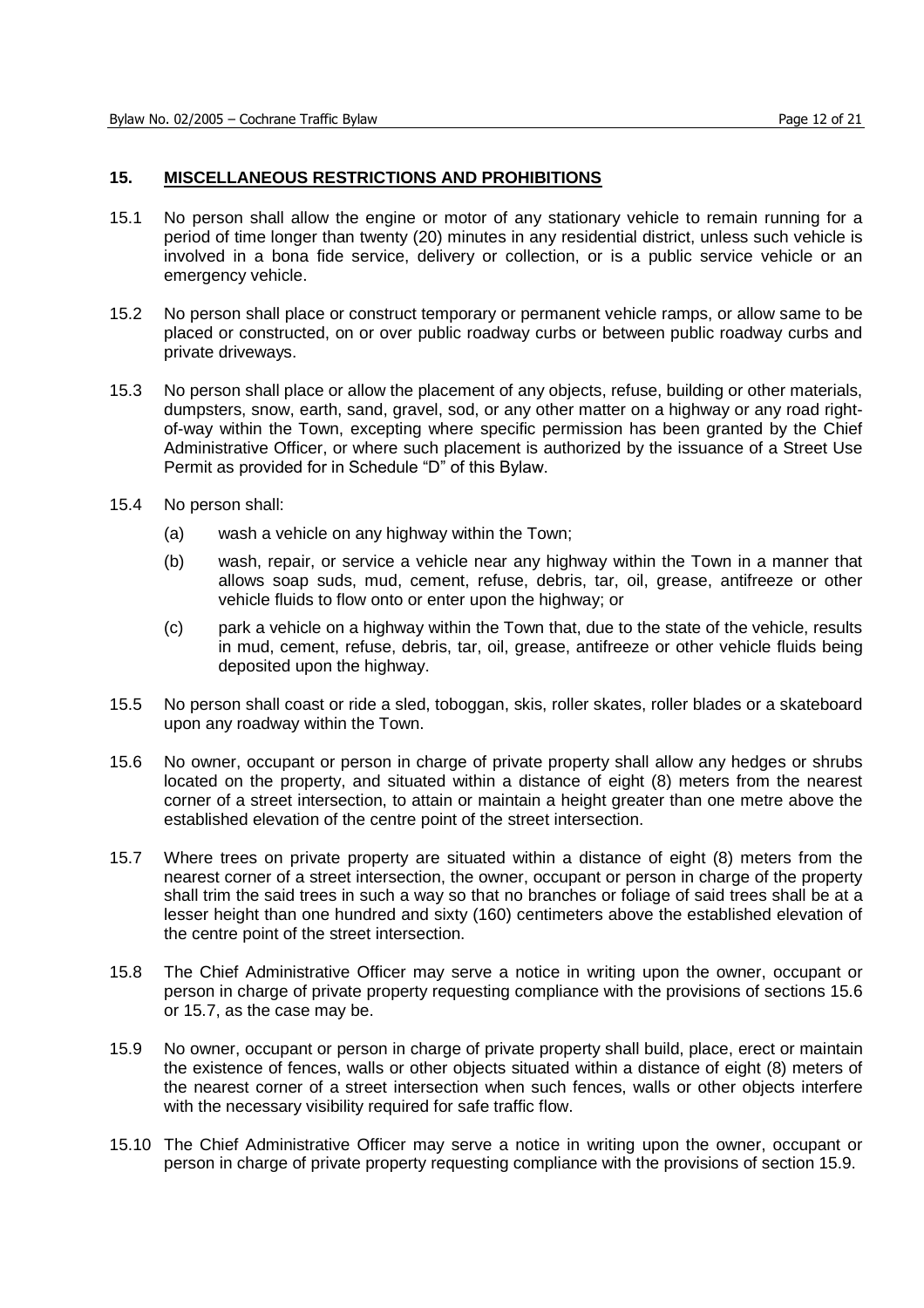- 15.11 A notice in writing issued pursuant to this section shall provide:
	- (a) A description of the land on which the proposed removal or remedy is to apply;
	- (b) the purpose for requesting the removal or remedy;
	- (c) details of the remedy required and/or a description of the object proposed to be removed in whole or in part from the land, and the date by which compliance is required;
	- (d) where applicable, the amount the Town is ready to pay in costs for the removal of the object or other remedy.
- 15.12 Any notice or parking violation tag required to be served pursuant to the provisions of this Bylaw will be deemed to have been sufficiently served in the case of an offence involving a vehicle:
	- (a) If the notice is personally served on the driver, or left at a conspicuous location on the vehicle; or
	- (b) If the notice is mailed by regular or registered mail to the registered owner of the vehicle using the address on record with the Alberta Motor Vehicle Branch.
- 15.13 Any notice required to be served pursuant to the provisions of this Bylaw will be deemed to have been sufficiently served in the case of an offence involving private property:
	- (a) If served personally upon the person to whom it is directed, or
	- (b) If posted at a conspicuous location on the property, or
	- (c) If mailed by regular or registered mail to the address of the person to whom the notice was directed, or to the owner of the private property involved at that owner's address on record with the Town of Cochrane.
- 15.14 Where the owner, occupant or person in charge of private property fails to comply with a written notice issued pursuant to the provisions of sections 15.8 or 15.10, the Town may do the work required and, where applicable, do the work at the expense of the property owner or occupant.
- 15.15 The expenses incurred by the Town for the work done, where applicable, may be recovered with costs by action in court of competent jurisdiction or in a like manner as municipal taxes.
- 15.16 No person shall:
	- (a) Drive on or along a highway within the Town a vehicle with the box or body filled with sand, gravel, rocks, earth or other loose material, whether similar or dissimilar, so that there is less than seventy five (75) millimeters from the top edge of the box or body to the material below;
	- (b) Drive on or along a highway within the Town a vehicle with a box or body filled with sand, gravel, rocks, earth or other loose material, whether similar or dissimilar, unless the box ledges, sideboards and vehicle chassis have been cleaned of all loose material that could possibly escape from or fall off of the vehicle;
	- (c) Drive on or along a highway within the Town a vehicle with either the box of the truck or the trailer filled with refuse as defined in this bylaw, unless the refuse is completely covered and secured by a tarpaulin or other covering;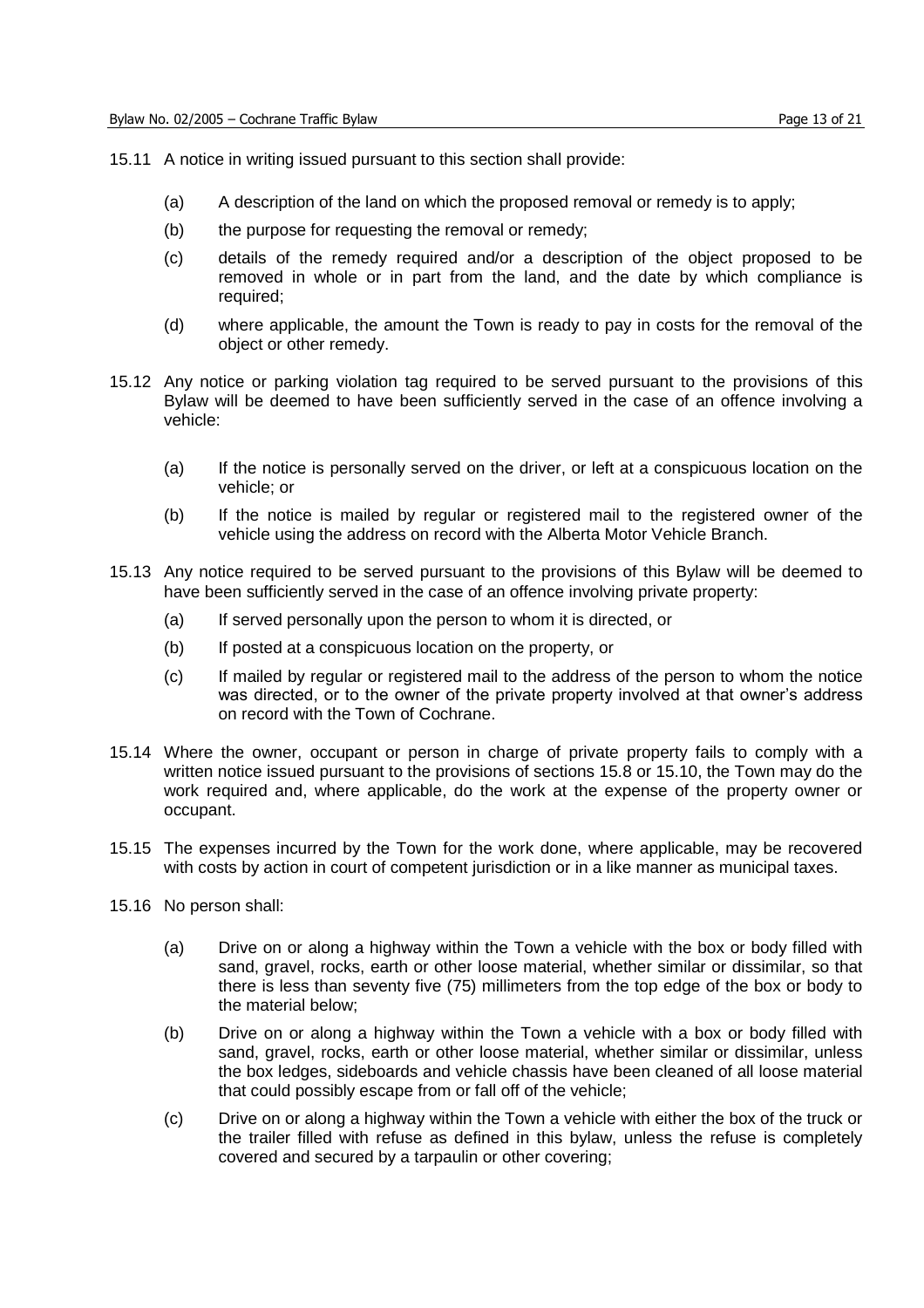- (d) Drive on or along a highway within the Town a vehicle and allow refuse or any other goods or materials to escape therefrom or to be scattered upon the highway or upon any land in the vicinity thereof.
- 15.17 The use of alternately flashing lights and stop arms on school buses shall not be used on the public highway at the following locations:
	- (a) That portion of 1<sup>st</sup> Street East, flanking lot 2, Plan 8710017 (Holy Spirit School);
	- (b) That portion of Glenpatrick Road, flanking lot R, Block R-1, Plan 7711174 (Glenbow School);
	- (c) That portion of Quigley Drive and West McDougall Road, flanking Lot 1 SR, Block 21, Plan 9211198 (Mitford School);
	- (d) That portion of Riverview Drive, flanking lot 71 MR, Block 4, Plan 9311229 (Holy Spirit School portables).
- 15.18 No person shall place or affix any sign, material or thing on, or within ten (10) metres, of a traffic control device, signal or intersection.
- 15.19 No person shall place an electrical cord on or above a roadway or above a sidewalk unless it is a minimum height of 2.5 metres above the sidewalk.
- 15.20 No person shall drive, operate or permit to be driven or operated, any vehicle or equipment in such a manner as to track upon a roadway.
- 15.21 No person shall, driving a motor vehicle approaching an intersection controlled by a traffic light, stop sign or other traffic control device, exit the roadway onto private or public property and continue onto the same roadway or an intersecting roadway for the purpose of avoiding the traffic control device.

#### **16. PENALTIES AND ENFORCEMENT PROCEDURES**

- 16.1 Any person who contravenes any provision of this Bylaw is guilty of an offence and is liable on summary conviction to a fine of not more than TWO THOUSAND FIVE HUNDRED DOLLARS (\$2500.00) and not less than FIFTY DOLLARS (\$50.00) and in default of payment is liable to imprisonment for a term not exceeding SIX (6) MONTHS.
- 16.2 Where a Peace Officer believes that a person has contravened any provision of this Bylaw, or of sections 44 through 49 of the Regulations, he/she may serve upon:
	- (a) such person a Violation Ticket referencing the section contravened; or
	- (b) the registered owner of the motor vehicle a Violation Ticket referencing section 160(1) of the Act and the section of the Bylaw or Regulations contravened; in accordance with the provisions of the *Provincial Offences Procedure Act*, R.S.A. 2000, c. P-34.
- 16.3 The levying and payment of any penalty, or the imprisonment for any period as provided for in this Bylaw shall not relieve a person from the necessity of paying any fees, charges or costs for which he is liable under the provisions of this Bylaw.
- 16.4 In accordance with the provisions of section 77 of the Act, a Peace Officer may tow and impound any vehicle parked in contravention of the provisions of this Bylaw or the parking provisions of the Regulations.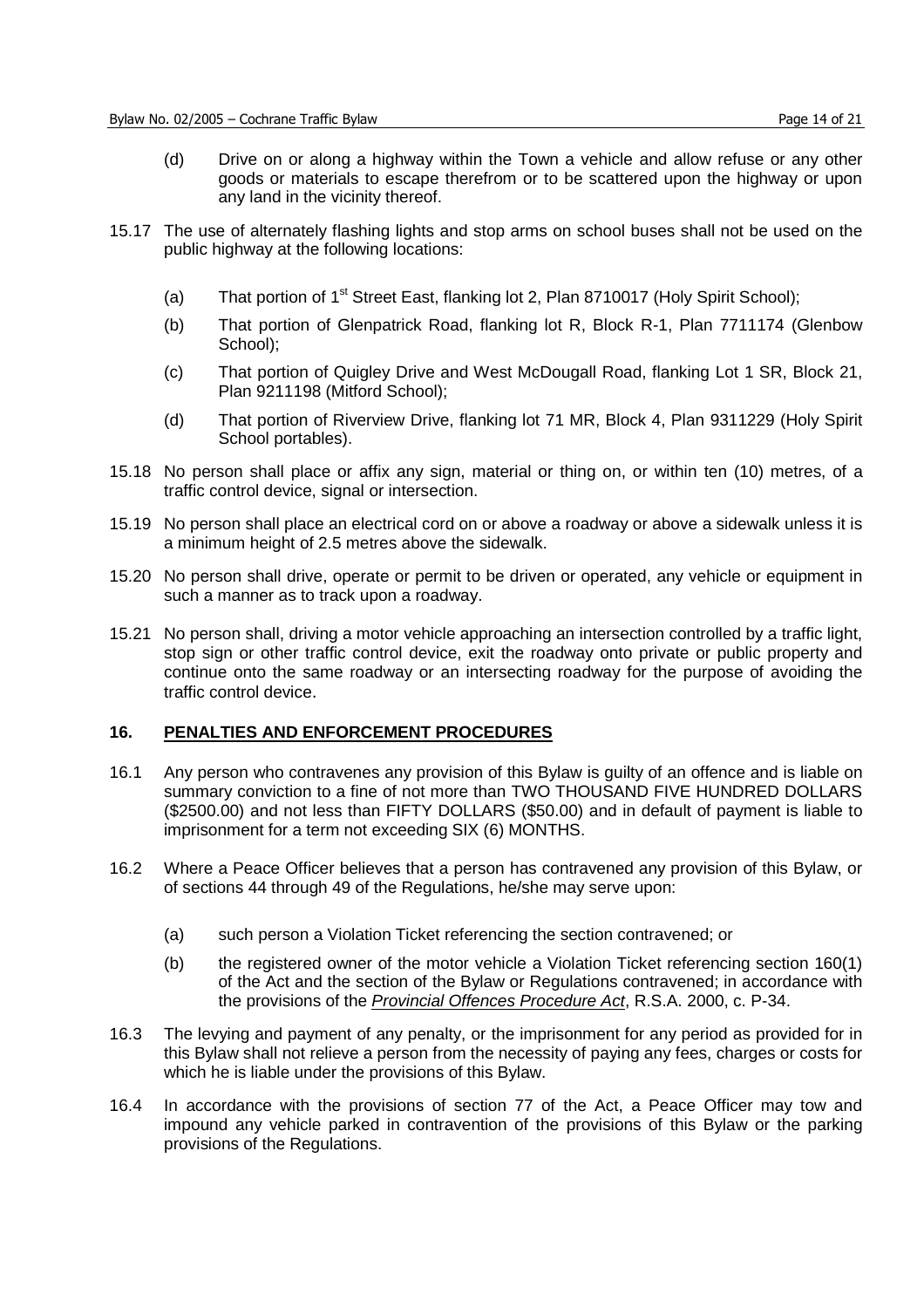- 16.5 The specified penalty payable in respect of a contravention of a provision of this Bylaw, proceeded with by way of prosecution, shall be double the amount payable in lieu of prosecution as provided in Schedule "B" of this Bylaw.
- 16.6 The specified penalty payable in respect of a contravention of a parking provision of the Regulations, proceeded with by way of prosecution, is provided for in the *Procedures Regulation* (A.R. 233/1989) made pursuant to the *Provincial Offences Procedures Act*, R.S.A. 2000, c. P-34, and must include the required *Victims of Crime Act* surcharge.
- 16.7 Notwithstanding section 16.2 of this Bylaw, a Peace Officer may issue, in lieu of prosecution, a Parking Violation Tag in a form as approved by the Chief Administrative Officer, referencing the section of the Bylaw or Regulations contravened, to the alleged offender, or to the registered owner of any vehicle involved in a contravention of this Bylaw or the parking provisions of the Regulations.
- 16.8 Service of any such Parking Violation Tag shall be sufficient if it is:
	- (a) Personally served upon the driver or registered owner of the offending vehicle;
	- (b) Served by regular mail upon the registered owner of the vehicle; or
	- (c) Placed on or attached in a conspicuous location to the vehicle involved in the contravention of this Bylaw or the parking provisions of the Regulations.
- 16.9 The penalty payable to the Town in lieu of prosecution in respect of a contravention of this Bylaw or the parking provisions of the Regulations, to be indicated on any such Parking Violation Tag issued, is the amount provided for in Schedule "B" of this Bylaw, said Schedule being hereby incorporated into and made part of this Bylaw.
- 16.10 A person who has been issued a Parking Violation Tag pursuant to the provisions of this Bylaw, and who has fully paid the penalty as indicated to the Town within the time allowed for payment, shall not be liable to prosecution for the subject contravention.
- 16.11 No person, other than the owner or driver of a vehicle, shall remove a Parking Violation Tag placed on or attached to such vehicle by a Peace Officer in the course of his/her duties.

#### **17. GENERAL**

- 17.1 It is the intention of the Council of the Town that each provision of this Bylaw should be considered as being separate and severable from all other provisions. Should any section or provision of this Bylaw be found to have been improperly enacted, then such section or provision shall be regarded as being severable from the rest of this Bylaw and that the Bylaw remaining after such severance shall remain effective and enforceable.
- 17.2 It is the intention of the Council of the Town that all offences created pursuant to this Bylaw be construed and considered as being Strict Liability Offences.
- 17.3 Whenever the singular and masculine gender is used in this Bylaw, the same shall include the plural, feminine and neuter gender whenever the context so requires.
- 17.4 Schedules "A", "B", "C", "D", and "E" may, from time to time, be amended by a resolution of Council.
- 17.5 This Bylaw shall come into effect upon third reading, and Bylaws12/89 and 7/99 and 16/99 and 31/99 and 22/00 of the Town are hereby repealed upon this bylaw coming into effect.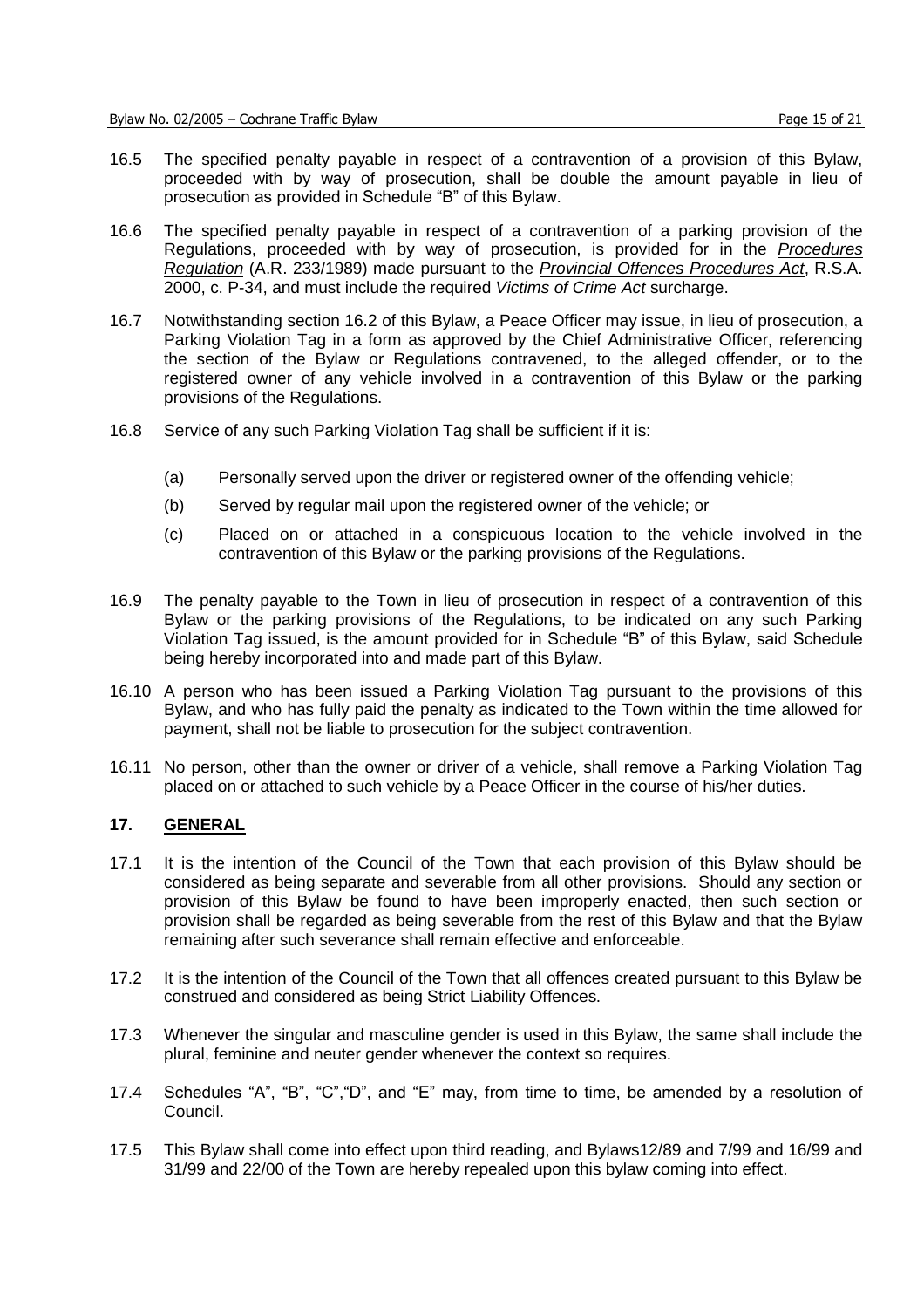READ A FIRST TIME THIS 25TH DAY OF APRIL, 2005

READ A SECOND TIME THIS 25<sup>TH</sup> DAY OF APRIL, 2005

READ A THIRD AND FINAL TIME IN COUNCIL THIS 9TH DAY OF MAY, 2005

**Mayor** 

Municipal Clerk

\_\_\_\_\_\_\_\_\_\_\_\_\_\_\_\_\_\_\_\_\_\_\_\_\_\_\_\_

\_\_\_\_\_\_\_\_\_\_\_\_\_\_\_\_\_\_\_\_\_\_\_\_\_\_\_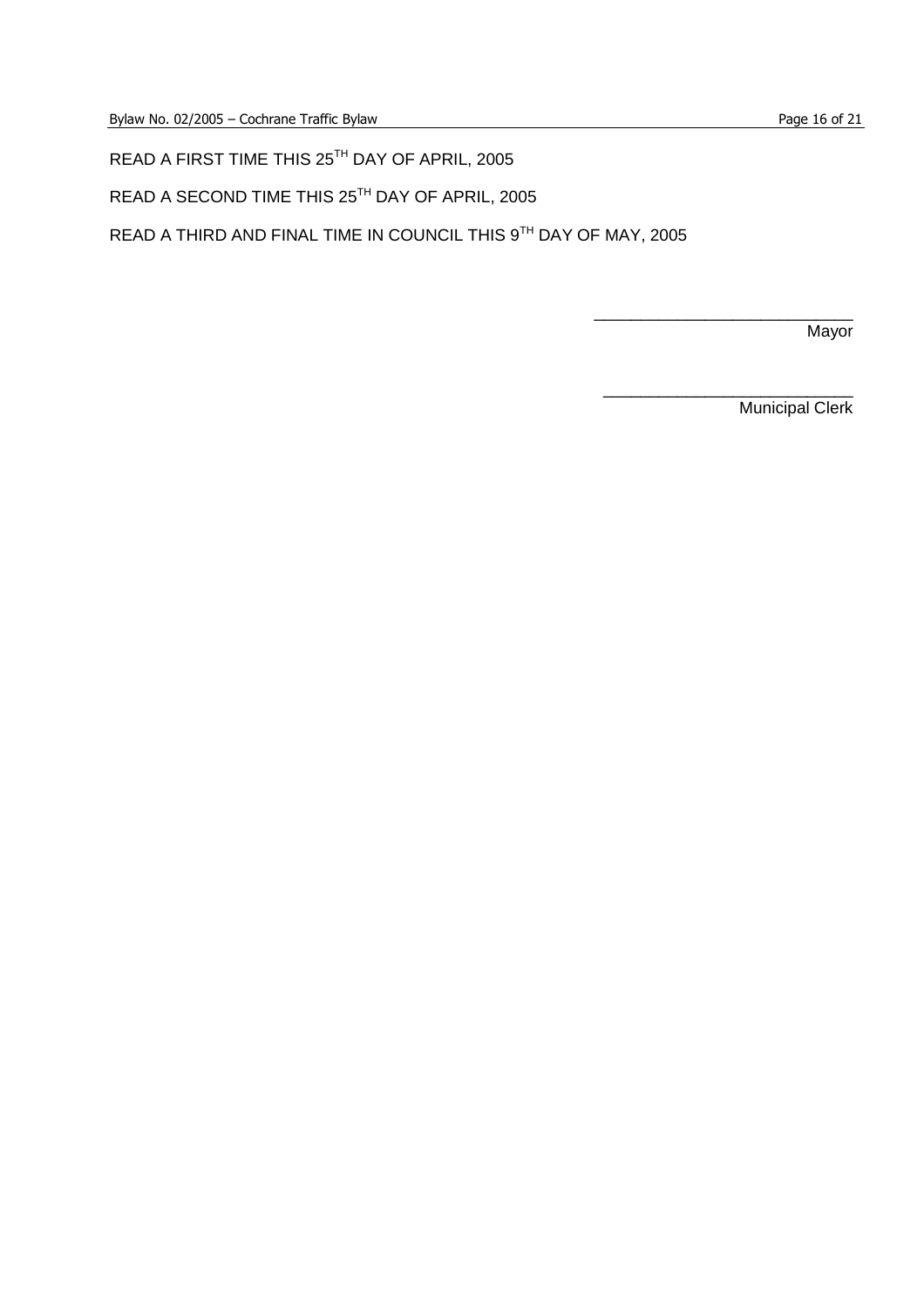# **APPLICATION FOR DISABLED PARKING ZONE**

# **SCHEDULE"A"**

|                                                                                   | (number and street)                                                                                     |
|-----------------------------------------------------------------------------------|---------------------------------------------------------------------------------------------------------|
|                                                                                   | in the Town of Cochrane, in the Province of Alberta, state that I am permanently physically             |
|                                                                                   | handicapped and by reason thereof in need of special parking consideration for my personal motor        |
|                                                                                   | bearing                                                                                                 |
|                                                                                   |                                                                                                         |
|                                                                                   |                                                                                                         |
|                                                                                   | be renewed yearly. I further understand that this only entitles me to parking my motor vehicle in areas |
| where parking is normally permitted.                                              |                                                                                                         |
|                                                                                   |                                                                                                         |
|                                                                                   | DATED at the Town of Cochrane, in the Province of Alberta, this ___________ day of                      |
|                                                                                   |                                                                                                         |
|                                                                                   |                                                                                                         |
| Witness                                                                           | Signature of Applicant                                                                                  |
|                                                                                   |                                                                                                         |
|                                                                                   |                                                                                                         |
|                                                                                   | Province of Alberta, a registered physician under the Medical Profession Act of Alberta, DO HEREBY      |
|                                                                                   | CERTIFY THAT the above person is permanently physically disabled and in need of consideration for       |
| special parking privileges for his/her motor vehicle.                             |                                                                                                         |
|                                                                                   |                                                                                                         |
|                                                                                   | DATED at the Town of Cochrane, in the Province of Alberta, this ________ day of                         |
|                                                                                   |                                                                                                         |
|                                                                                   |                                                                                                         |
|                                                                                   |                                                                                                         |
|                                                                                   | Physician's signature                                                                                   |
| <b>Office Use</b>                                                                 |                                                                                                         |
| Application is approved/refused this _______ day of _____________________________ |                                                                                                         |
|                                                                                   |                                                                                                         |
| Parking permit No. _____                                                          |                                                                                                         |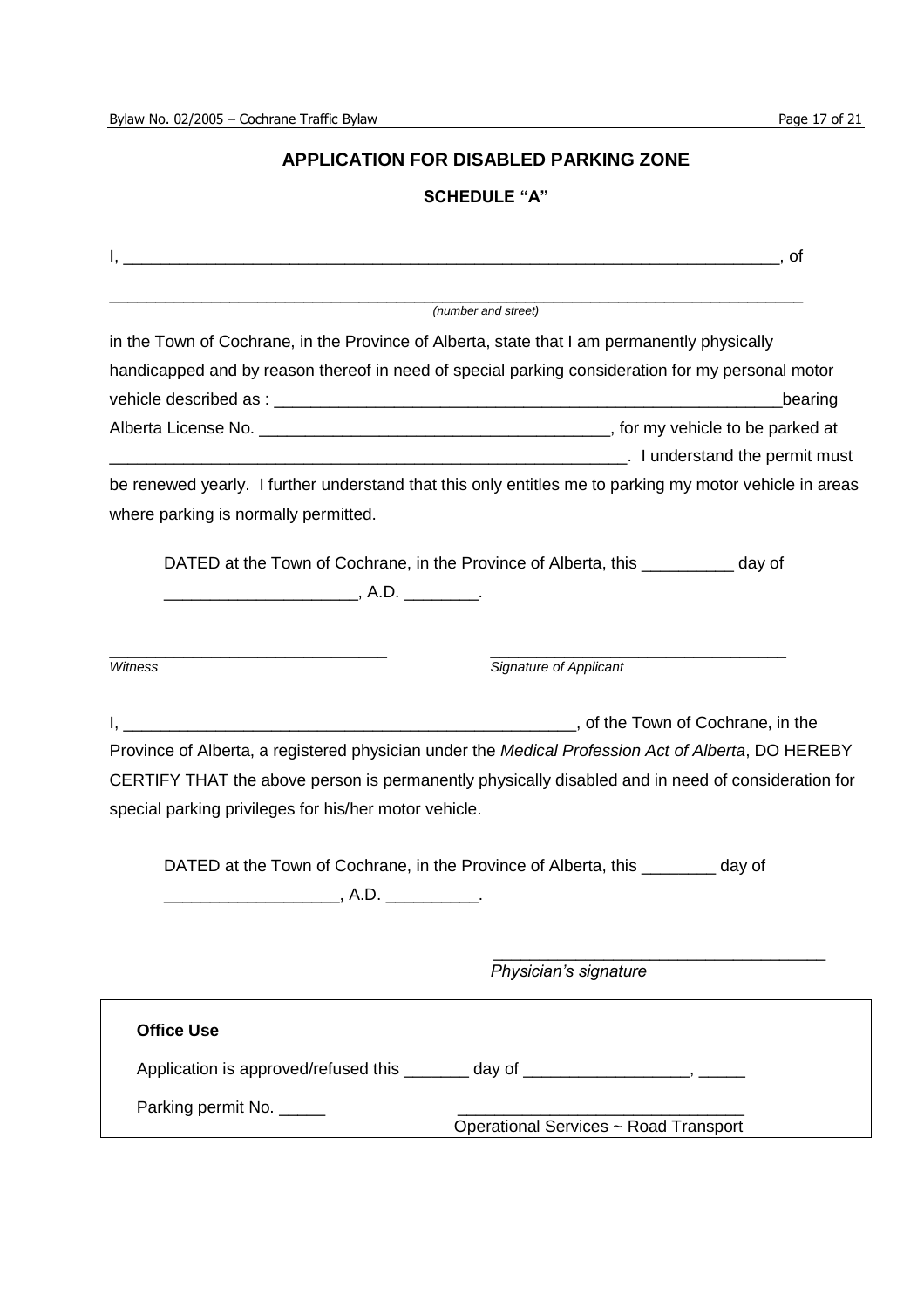# **TOWN OF COCHRANE TRAFFIC BYLAW PENALTIES**

# **SCHEDULE"B"**

| <b>SECTION</b>         | DESCRIPTION OF OFFENCE                                          | <b>PENALTY</b>           |
|------------------------|-----------------------------------------------------------------|--------------------------|
|                        |                                                                 | (In lieu of prosecution) |
|                        |                                                                 |                          |
| <b>General Penalty</b> | All Bylaw sections not specified in this Schedule               | \$50.00                  |
| <b>TSA Regulations</b> | All parking provisions of TSA Rules of Road Regulations         | \$50.00                  |
| Section 7.1            | Operate Vehicle with Lugs without permission                    | \$250.00                 |
| Section 8.1            | Operate Off-Highway vehicle without permission                  | \$150.00                 |
| Section 9.1 & 9.2      | Operate or park Heavy Vehicle off truck route                   | \$150.00                 |
| Section 9.4            | Heavy Vehicle using engine retarder brakes within Town          | \$150.00                 |
| Section 10.1           | Operate or park Overweight vehicle within Town                  | \$250.00                 |
| Section 10.4           | Overweight vehicles                                             | \$500 / 1,000 kg         |
| Section 12.11          | Leave unattached trailer on highway                             | \$100.00                 |
| Section 12.12          | Leave removable camping accommodation on highway                | \$100.00                 |
| Section 12.13          | Park commercial vehicle on highway in residential area          | \$100.00                 |
| Section 12.14          | Park recreational vehicle on highway within corporate<br>limits | \$100.00                 |
| Section 12.15          | Park vehicle on highway in manner that causes hazard            | \$150.00                 |
| Section 12.28          | Park or stop in disabled zone without required placard          | \$150.00                 |
| Section 15.3           | Place objects or material on highway within the Town            | \$100.00                 |
| Section 15.4           | Wash vehicle or deposit /direct material onto highway           | \$100.00                 |
| Section 15.16          | Operate improperly loaded or non-tarped vehicle                 | \$150.00                 |
| Section 15.20          | Track on roadway                                                | \$150.00                 |
| Section 16.11          | Unauthorized person remove Parking Tag                          | \$100.00                 |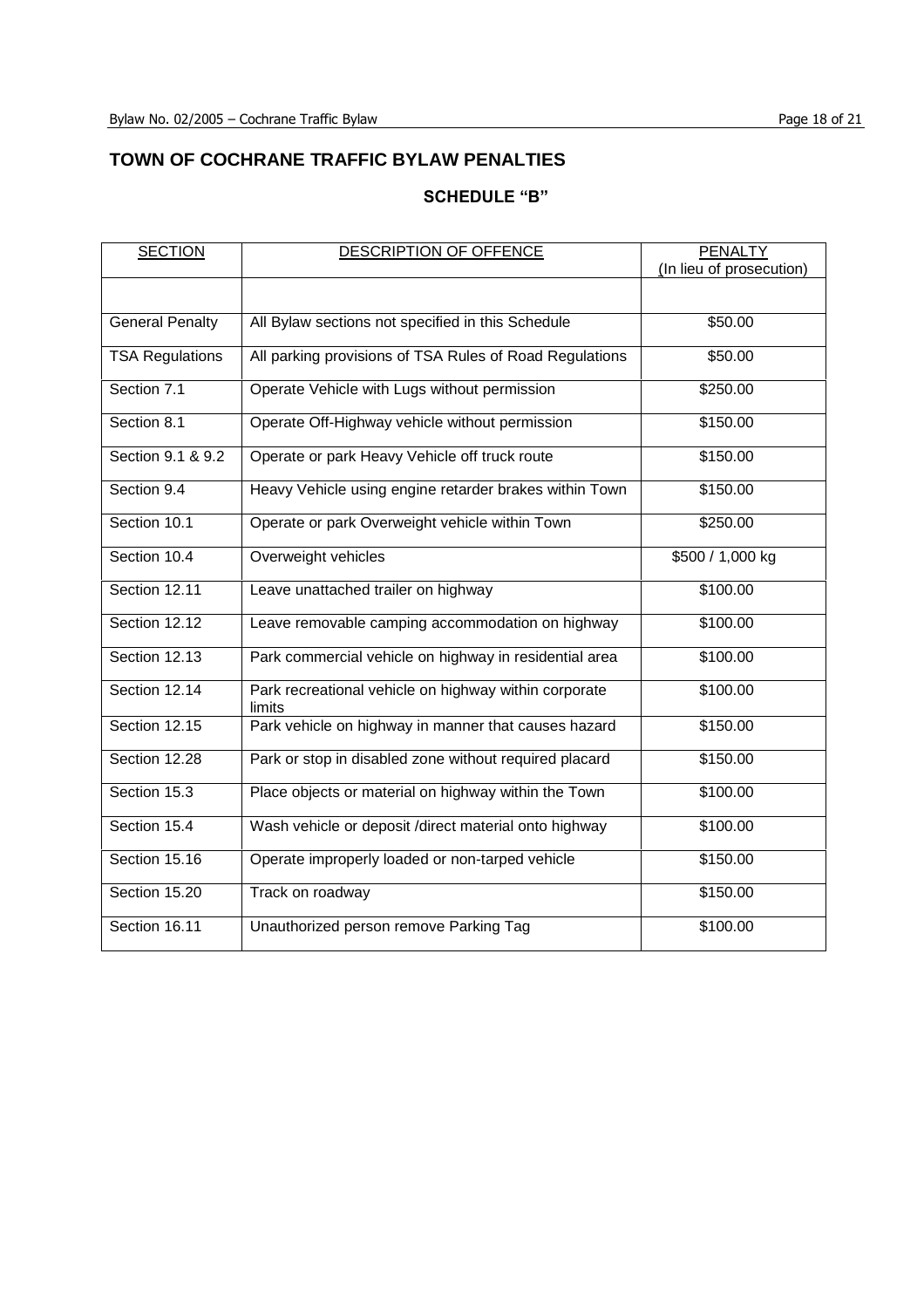# **TOWN OF COCHRANE TRUCK ROUTES**

## **SCHEDULE"C"**

- 1. All of Highway 1A within the Town limits
- 2. All of Highway 22 within the Town limits
- 3. All of Griffin Road including extension to Spray Lake Sawmills Family Sports Centre
- $4.$ 5<sup>th</sup> Avenue from Railway Street to Griffin Road
- 5. All of Charlesworth Avenue
- 6. Quigley Drive between Highway 22 & Westside Drive
- 7. River Avenue from Railway Street to the Bow River
- 8. All of Fisher Avenue
- 9. All of 2<sup>nd</sup> Avenue East
- 10. All of Railway Street
- 11. All of Bow Street
- 12. West Rock Road
- 13. West Side Drive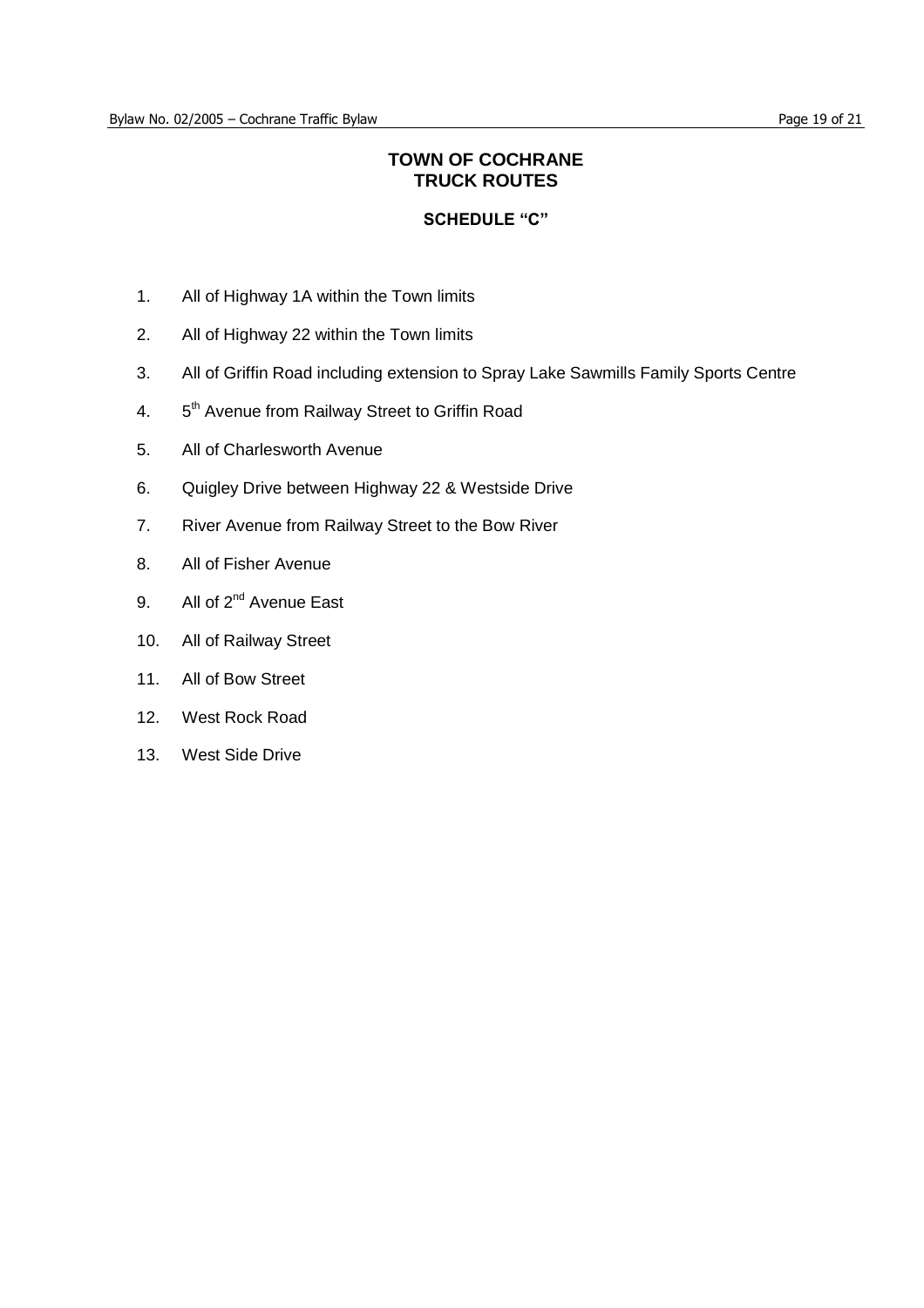#### **Schedule"D"**

### **Town of Cochrane Operational Services Road Transport Division 124 Griffin Road, Cochrane, AB Phone: (403) 932-4411 Fax: (403) 932-4230**

| Year | Month | Dav | <b>Number</b> |
|------|-------|-----|---------------|
|------|-------|-----|---------------|

#### **STREET USE PERMIT (As per Bylaw 02/2005)**

| □ Temporary No Parking Signs □ Temporary Traffic Control □ Temporary Sidewalk Closure<br>□ Temporary Moving Containers □ Temporary Street Closure (Minor Traffic Disruptions, Neighbourhood Gathering) |           |      |
|--------------------------------------------------------------------------------------------------------------------------------------------------------------------------------------------------------|-----------|------|
|                                                                                                                                                                                                        |           |      |
|                                                                                                                                                                                                        |           |      |
|                                                                                                                                                                                                        |           |      |
|                                                                                                                                                                                                        |           |      |
|                                                                                                                                                                                                        |           |      |
|                                                                                                                                                                                                        |           |      |
| <b>PERMIT FROM:</b>                                                                                                                                                                                    | Date      | Time |
| PERMIT TO:                                                                                                                                                                                             | Date      | Time |
| Equipment Usage Agreement Required:                                                                                                                                                                    | Yes<br>No |      |

Other Special Conditions (if applicable): \_

#### **Conditions**

- Moving Containers Trailers and/or containers without wheels are to be blocked with sufficient dunnage to prevent damage to street infrastructure.
- Unobstructed access for any emergency vehicle.
- Public notification of affected residents and/or businesses shall be the responsibility of the Applicant prior to the event.
- Applicant will be responsible for all cleanup operations.
- Any damage that may occur as a result of the event will be assessed by the Town and payment for such damage will be the sole responsibility of the applicant.
- Every person who receives the written permission of the Road Transport Division shall abide by the conditions imposed by approval of the Street Use Permit.
- Every person who receives the written permission of the Road Transport Division shall indemnify and save harmless the Town of Cochrane, and their elected and appointed officials, employees and agents from and against any and all claims, demands, suits or compensation arising, directly or indirectly, from the granting of the permission.
- As per Section 15.3 of Bylaw No. 02/2005 "No person shall place or allow the placement of any objects, refuse, building or other materials, dumpsters, snow, earth, sand, gravel, sod, or any other matter on a highway or any road right-of-way within the Town, excepting where specific permission has been granted by the Chief Administrative Officer, or where such placement is authorized by the issuance of a Street Use Permit as provided for in Schedule "D" of this Bylaw."

| <b>Applicant's Signature</b> | <b>Approval (Road Transport Division)</b>                                     |  |
|------------------------------|-------------------------------------------------------------------------------|--|
|                              |                                                                               |  |
|                              | Distribution: White Applicant - Vollow, Dead Trensport Division - Diply Dulow |  |

Distribution: White -Applicant • Yellow - Road Transport Division • Pink - Bylaw